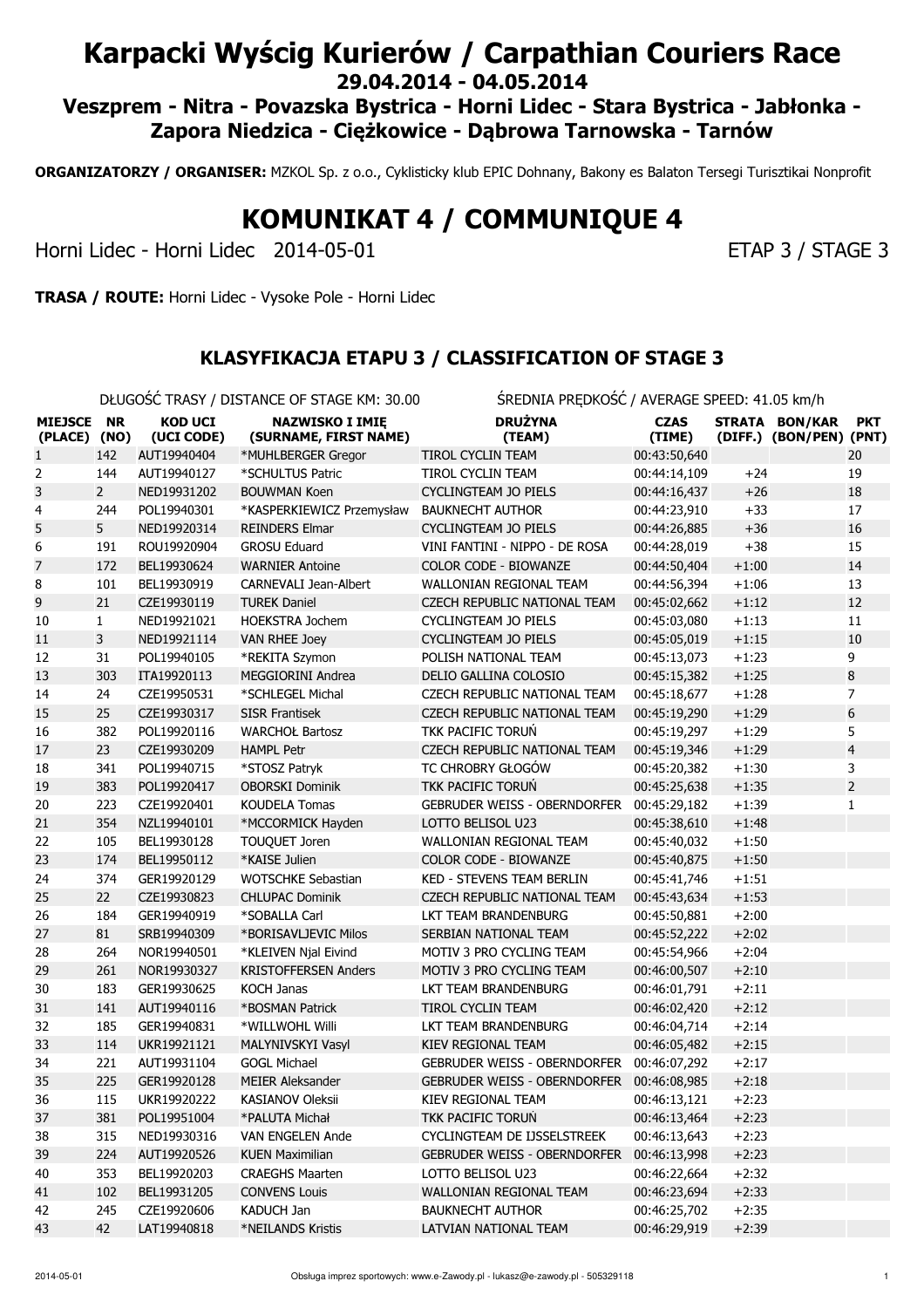| 44  | 192    | SWE19920831 | <b>MAGNUSSON Kim Anton</b>                  | VINI FANTINI - NIPPO - DE ROSA             | 00:46:30,940 | $+2:40$            |
|-----|--------|-------------|---------------------------------------------|--------------------------------------------|--------------|--------------------|
| 45  | 145    | AUT19950121 | *WACHTER Alexander                          | TIROL CYCLIN TEAM                          | 00:46:34,154 | $+2:44$            |
| 46  | 241    | CZE19920611 | <b>DVORSKY David</b>                        | <b>BAUKNECHT AUTHOR</b>                    | 00:46:36,148 | $+2:46$            |
| 47  | 195    | JPN19930915 | <b>KOISHI Yuma</b>                          | VINI FANTINI - NIPPO - DE ROSA             | 00:46:36,207 | $+2:46$            |
| 48  | 322    | POL19920312 | FOLTYN Jakub                                | POGOŃ MOSTOSTAL PUŁAWY                     | 00:46:38,202 | $+2:48$            |
| 49  | 82     | SRB19930423 | <b>DANILOVIC Marko</b>                      | SERBIAN NATIONAL TEAM                      | 00:46:40,083 | $+2:50$            |
| 50  | 43     | LAT19920626 | <b>VOSEKALNS Andris</b>                     | LATVIAN NATIONAL TEAM                      | 00:46:40,872 | $+2:50$            |
| 51  | 243    | CZE19930630 | <b>ZECHMEISTER Tomas</b>                    | <b>BAUKNECHT AUTHOR</b>                    | 00:46:41,287 | $+2:51$            |
| 52  | 302    | ITA19930401 | <b>GABBURO Davide</b>                       | DELIO GALLINA COLOSIO                      | 00:46:42,533 | $+2:52$            |
| 53  | 55     | BLR19921119 | <b>PADALIAK Pavel</b>                       | BELARUSSIAN NATIONAL TEAM                  | 00:46:47,138 | $+2:57$            |
| 54  | 143    | AUT19950304 | *SCHIPFLINGER Florian                       | <b>TIROL CYCLIN TEAM</b>                   | 00:46:51,818 | $+3:01$            |
| 55  | 371    | GER19930107 | <b>DONATH Felix</b>                         | KED - STEVENS TEAM BERLIN                  | 00:46:51,896 | $+3:01$            |
| 56  | 335    | COL19930704 | RIOS Cristian                               | TELECOM GIMEX                              | 00:46:52,317 | $+3:02$            |
| 57  | 332    | POL19950217 | *BROŻYNA Piotr                              | <b>TELECOM GIMEX</b>                       | 00:46:52,979 | $+3:02$            |
| 58  | 173    | BEL19930828 | <b>DELFOSSE Florent</b>                     | COLOR CODE - BIOWANZE                      | 00:46:53,728 | $+3:03$            |
| 59  | 252    | SVK19940630 | *DASKO Mario                                | <b>DUKLA TRENCIN TREK</b>                  | 00:46:55,591 | $+3:05$            |
| 60  | 352    | BEL19930625 | <b>CAPIOT Amaury</b>                        | LOTTO BELISOL U23                          | 00:46:57,223 | $+3:07$            |
| 61  | 91     | RUS19950105 | *ROZIN Sergei                               | RUSSIAN NATIONAL TEAM                      | 00:46:58,390 | $+3:08$            |
| 62  | 194    | AUT19930310 | <b>PAULUS Daniel</b>                        | VINI FANTINI - NIPPO - DE ROSA             | 00:46:58,512 | $+3:08$            |
| 63  | 242    | CZE19940803 | *KALOJIROS Tomas                            | <b>BAUKNECHT AUTHOR</b>                    | 00:46:59,037 | $+3:09$            |
| 64  | 74     | UKR19930909 | SHEVTCHUK Roman                             | UKRAINIAN NATIONAL TEAM                    | 00:47:01,551 | $+3:11$            |
| 65  | 254    | SVK19920519 | <b>TARAGEL Filip</b>                        | <b>DUKLA TRENCIN TREK</b>                  | 00:47:02,756 | $+3:12$            |
| 66  | 253    | SVK19940210 | *MALOVEC Lubos                              | DUKLA TRENCIN TREK                         | 00:47:05,380 | $+3:15$            |
| 67  | 385    | POL19930108 | <b>FRANCZAK Wojciech</b>                    | TKK PACIFIC TORUŃ                          | 00:47:07,868 | $+3:17$            |
| 68  | 201    | CZE19920731 | FILIP Jakub                                 | SKC TUFO PROSTEJOV                         | 00:47:08,020 | $+3:18$            |
| 69  | 263    | NOR19940206 | *HAKENRUD Anders Lie                        | MOTIV 3 PRO CYCLING TEAM                   | 00:47:11,126 | $+3:21$            |
| 70  | 111    | UKR19921118 | POLIKARPOV Mokhailo                         | KIEV REGIONAL TEAM                         | 00:47:11,710 | $+3:21$            |
| 71  | 321    | POL19920130 | <b>HABA Grzegorz</b>                        | POGOŃ MOSTOSTAL PUŁAWY                     | 00:47:12,001 | $+3:22$            |
| 72  | 222    | GER19921009 | <b>KENDLER Benedikt</b>                     | GEBRUDER WEISS - OBERNDORFER               | 00:47:15,962 | $+3:25$            |
| 73  | 175    | BEL19950717 | *MERTZ Remy                                 | COLOR CODE - BIOWANZE                      | 00:47:15,986 | $+3:25$            |
| 74  | 271    | NED19940507 | *BOS Maikel                                 | BELKIN DE JONGE RENNER                     | 00:47:17,535 | $+3:27$            |
| 75  | 113    | UKR19920928 | <b>BUZYLE Roman</b>                         | KIEV REGIONAL TEAM                         | 00:47:19,132 | $+3:29$            |
| 76  | 323    | POL19930604 | JEZIORSKI Rafał                             | POGOŃ MOSTOSTAL PUŁAWY                     | 00:47:23,098 | $+3:33$            |
| 77  | 343    | POL19930220 | <b>KRAKOWIAK Norbert</b>                    | TC CHROBRY GŁOGÓW                          | 00:47:24,778 | $+3:34$            |
| 78  | 345    | POL19940602 | *SUCHECKI Krzysztof                         | TC CHROBRY GŁOGÓW                          | 00:47:26,680 | $+3:36$            |
| 79  | 351    | GBR19920103 | <b>MCLAY Daniel</b>                         | LOTTO BELISOL U23                          | 00:47:26,998 | $+3:36$            |
| 80  | 235    | SVK19950314 | *DUBEN Martin                               | EPIC JANOM GREENWAY                        | 00:47:27,063 | $+3:37$            |
| 81  | 33     | POL19930910 | <b>OWSIAN Arkadiusz</b>                     | POLISH NATIONAL TEAM                       | 00:47:28,176 | $+3:38$            |
| 82  | 372    | GER19931228 | <b>BEYER Maximilian</b>                     | KED - STEVENS TEAM BERLIN                  | 00:47:28,703 | $+3:38$            |
| 83  | 72     | UKR19950302 | *KREMINSKYI Vladyslav                       | UKRAINIAN NATIONAL TEAM                    | 00:47:30,668 | $+3:40$            |
| 84  | 331    | POL19950402 | *TALAGA Patryk                              | <b>TELECOM GIMEX</b>                       | 00:47:30,859 | $+3:40$            |
| 85  | $11\,$ | SVK19920725 | SCHWABIK Johann                             | SLOVAKIAN NATIONAL TEAM                    | 00:47:33,214 | $+3:43$            |
|     |        | GER19950109 | *SCHULZE Julian                             |                                            |              | $+3:47$            |
| 86  | 181    |             | *KENYERES Abel                              | LKT TEAM BRANDENBURG<br><b>UTENSILNORD</b> | 00:47:37,546 |                    |
| 87  | 132    | HUN19940214 |                                             |                                            | 00:47:38,517 | $+3:48$<br>$+3:49$ |
| 88  | 251    | SVK19940112 | *BASKA Erik                                 | DUKLA TRENCIN TREK                         | 00:47:39,442 |                    |
| 89  | 34     | POL19940310 | *MICKIEWICZ Tomasz                          | POLISH NATIONAL TEAM                       | 00:47:46,753 | $+3:56$            |
| 90  | 171    | BEL19930901 | <b>KERF Jerome</b><br><b>GALLIO Giacomo</b> | COLOR CODE - BIOWANZE                      | 00:47:47,996 | $+3:57$            |
| 91  | 301    | ITA19920316 | *STEFANOVIC Stefan                          | DELIO GALLINA COLOSIO                      | 00:47:48,242 | $+3:58$            |
| 92  | 83     | SRB19940506 |                                             | SERBIAN NATIONAL TEAM                      | 00:47:49,414 | $+3:59$            |
| 93  | 15     | SVK19940717 | *GLAJZA Ondrej                              | SLOVAKIAN NATIONAL TEAM                    | 00:47:55,217 | $+4:05$            |
| 94  | 344    | POL19931217 | <b>KASPEREK Michał</b>                      | TC CHROBRY GŁOGÓW                          | 00:47:57,002 | $+4:07$            |
| 95  | 103    | BEL19930914 | <b>VEKEMAN Maxime</b>                       | WALLONIAN REGIONAL TEAM                    | 00:47:58,807 | $+4:08$            |
| 96  | 313    | NED19931004 | KOEDIJK Matthijs                            | CYCLINGTEAM DE IJSSELSTREEK                | 00:48:00,065 | $+4:10$            |
| 97  | 104    | BEL19920101 | <b>WASTYN Emiel</b>                         | WALLONIAN REGIONAL TEAM                    | 00:48:01,694 | $+4:11$            |
| 98  | 93     | RUS19930713 | SHAYMURATOV Artur                           | RUSSIAN NATIONAL TEAM                      | 00:48:08,999 | $+4:18$            |
| 99  | 203    | CZE19950209 | *LICHNOVSKY Ludek                           | <b>SKC TUFO PROSTEJOV</b>                  | 00:48:10,022 | $+4:20$            |
| 100 | 52     | BLR19940216 | *SHUMOV nikolai                             | BELARUSSIAN NATIONAL TEAM                  | 00:48:10,600 | $+4:20$            |
| 101 | 305    | ITA19920118 | <b>BIANCHINI Paolo</b>                      | DELIO GALLINA COLOSIO                      | 00:48:14,170 | $+4:24$            |
| 102 | 133    | HUN19950425 | *LENGYEL Zoltan                             | <b>UTENSILNORD</b>                         | 00:48:14,232 | $+4:24$            |
| 103 | 355    | BEL19950121 | *VANDERAERDEN Massimo                       | LOTTO BELISOL U23                          | 00:48:14,576 | $+4:24$            |
| 104 | 35     | POL19951124 | *PAWLAK Tobiasz                             | POLISH NATIONAL TEAM                       | 00:48:15,126 | $+4:25$            |
| 105 | 324    | POL19940421 | *KIETLIŃSKI Wojciech                        | POGOŃ MOSTOSTAL PUŁAWY                     | 00:48:29,282 | $+4:39$            |
| 106 | 262    | NOR19940310 | *FANDREM Sivert                             | MOTIV 3 PRO CYCLING TEAM                   | 00:48:29,579 | $+4:39$            |
| 107 | 232    | SVK19930125 | CHALUPCIK Jan                               | EPIC JANOM GREENWAY                        | 00:48:31,900 | $+4:41$            |
| 108 | 182    | GER19950523 | *BERGER Leon                                | LKT TEAM BRANDENBURG                       | 00:48:34,575 | $+4:44$            |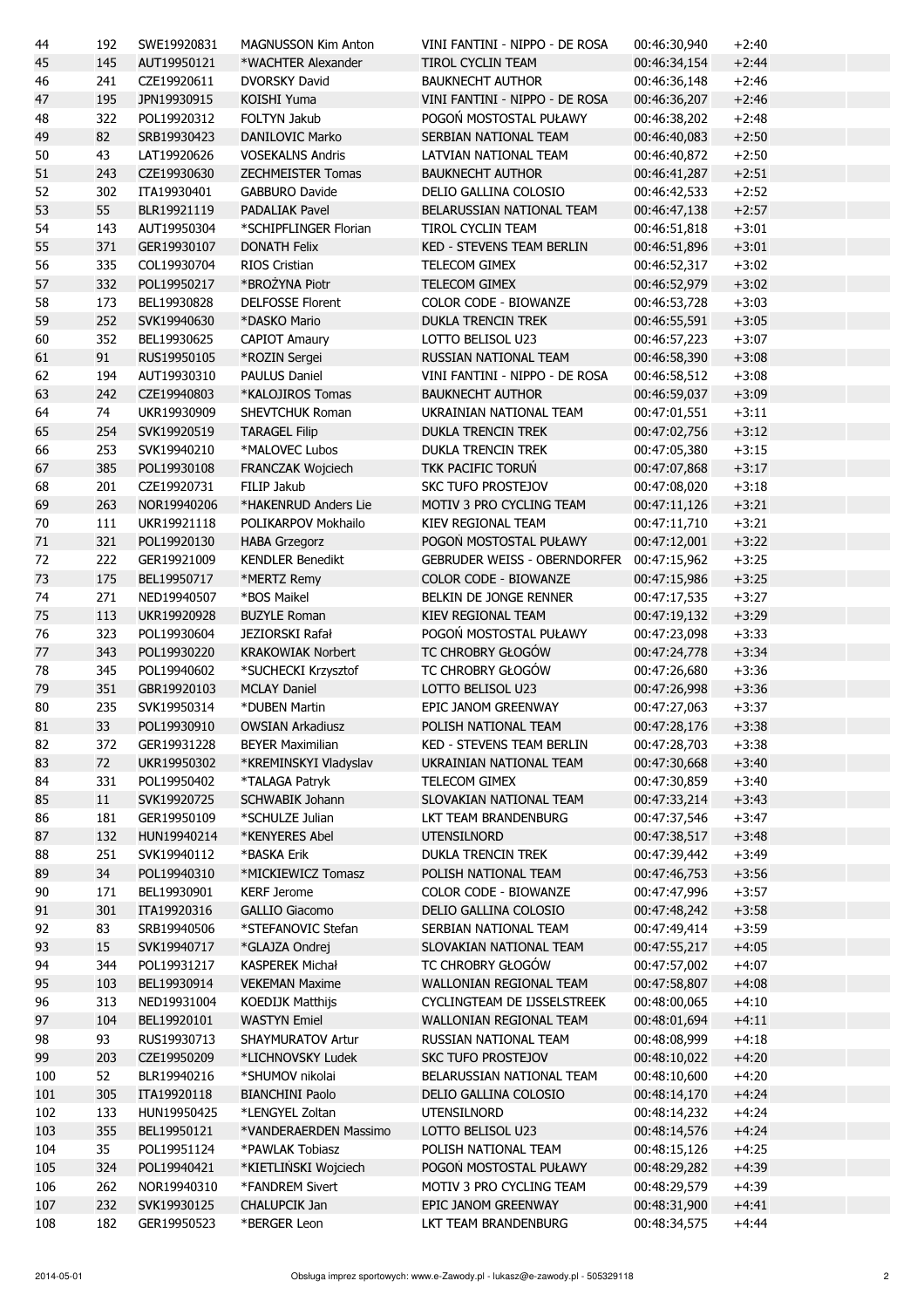| 109 | 205            | CZE19931204 | ZAHALKA Matej           | <b>SKC TUFO PROSTEJOV</b>        | 00:48:37,176 | $+4:47$  |
|-----|----------------|-------------|-------------------------|----------------------------------|--------------|----------|
| 110 | 265            | NOR19941012 | *LUNDER Nikolai Tefre   | MOTIV 3 PRO CYCLING TEAM         | 00:48:37,776 | $+4:47$  |
| 111 | 32             | POL19950406 | *SZELAG Gracjan         | POLISH NATIONAL TEAM             | 00:48:40,500 | $+4:50$  |
| 112 | 53             | BLR19951009 | *STROKAV Vasili         | BELARUSSIAN NATIONAL TEAM        | 00:48:45,165 | $+4:55$  |
| 113 | $\overline{4}$ | NED19930815 | <b>BRUSSELMAN Twan</b>  | <b>CYCLINGTEAM JO PIELS</b>      | 00:48:45,828 | $+4:55$  |
| 114 | 304            | ITA19941225 | *MARONESE Marco         | DELIO GALLINA COLOSIO            | 00:48:48,122 | $+4:58$  |
| 115 | 292            | POL19920706 | <b>KORDUS Adam</b>      | TARNOVIA TARNOWO PODGÓRNE        | 00:48:48,367 | $+4:58$  |
| 116 | 152            | POL19931118 | <b>KOTT Konrad</b>      | WIBATECH FUJI ŻORY               | 00:48:48,988 | $+4:58$  |
| 117 | 134            | HUN19951126 | *ROZSA Balazs           | <b>UTENSILNORD</b>               | 00:48:50,238 | $+5:00$  |
| 118 | 275            | NED19940821 | *VERHOEVEN Mike         | BELKIN DE JONGE RENNER           | 00:48:50,239 | $+5:00$  |
| 119 | 373            | GER19941228 | *KRETSCHY Florian       | <b>KED - STEVENS TEAM BERLIN</b> | 00:48:57,036 | $+5:07$  |
| 120 | 274            | NED19921201 | <b>BAL Tom</b>          | BELKIN DE JONGE RENNER           | 00:48:57,039 | $+5:07$  |
| 121 | 12             | SVK19950911 | *HARAG Tomas            | SLOVAKIAN NATIONAL TEAM          | 00:49:02,160 | $+5:12$  |
| 122 | 71             | UKR19951012 | *GLADYSH Roman          | UKRAINIAN NATIONAL TEAM          | 00:49:03,908 | $+5:13$  |
| 123 | 92             | RUS19940704 | *STEPANOV Aleksandr     | RUSSIAN NATIONAL TEAM            | 00:49:06,144 | $+5:16$  |
| 124 | 342            | POL19930212 | ZAJĄC Bartosz           | TC CHROBRY GŁOGÓW                | 00:49:09,454 | $+5:19$  |
| 125 | 294            | POL19950311 | *KRZYWDA Patryk         | TARNOVIA TARNOWO PODGÓRNE        | 00:49:13,650 | $+5:23$  |
| 126 | 231            | SVK19941210 | *KOVACIK Juraj          | EPIC JANOM GREENWAY              | 00:49:17,982 | $+5:27$  |
| 127 | 234            | SVK19950911 | *HOLOMEK Milan          | EPIC JANOM GREENWAY              | 00:49:18,383 | $+5:28$  |
| 128 | 95             | RUS19950313 | *NEMYKIN Danil          | RUSSIAN NATIONAL TEAM            | 00:49:23,566 | $+5:33$  |
| 129 | 273            | NED19920317 | SANDERS Dajo            | BELKIN DE JONGE RENNER           | 00:49:23,996 | $+5:33$  |
| 130 | 312            | NED19920719 | VAN DE PUT Peter        | CYCLINGTEAM DE IJSSELSTREEK      | 00:49:24,967 | $+5:34$  |
| 131 | 384            | POL19940719 | *KUCHAREK Adrian        | <b>TKK PACIFIC TORUŃ</b>         | 00:49:25,753 | $+5:35$  |
| 132 | 41             | LAT19921029 | <b>LIEPINS Emils</b>    | LATVIAN NATIONAL TEAM            | 00:49:26,970 | $+5:36$  |
| 133 | 365            | HUN19930302 | <b>VARGA Peter</b>      | MUGENRACE TEAM PROLOG            | 00:49:27,333 | $+5:37$  |
| 134 | 161            | ALG19920219 | HAMZA Abderahmane Mahdi | <b>VELO CLUB SOVAC</b>           | 00:49:30,045 | $+5:40$  |
| 135 | 314            | NED19950916 | *COSTER Kevin           | CYCLINGTEAM DE IJSSELSTREEK      | 00:49:30,278 | $+5:40$  |
| 136 | 325            | POL19920930 | <b>CZERKIES Michał</b>  | POGOŃ MOSTOSTAL PUŁAWY           | 00:49:32,670 | $+5:42$  |
| 137 | 153            | POL19940608 | *JAROMIN Piotr          | WIBATECH FUJI ŻORY               | 00:49:42,232 | $+5:52$  |
| 138 | 13             | SVK19931015 | <b>JUHANIAK Kamil</b>   | SLOVAKIAN NATIONAL TEAM          | 00:49:44,128 | $+5:54$  |
| 139 | 202            | CZE19920713 | <b>VRAZEL Viktor</b>    | <b>SKC TUFO PROSTEJOV</b>        | 00:49:46,802 | $+5:56$  |
| 140 | 51             | BLR19950121 | *HARAKHAVIK Uladzmir    | BELARUSSIAN NATIONAL TEAM        | 00:49:53,442 | $+6:03$  |
| 141 | 193            | JPN19920108 | <b>KUROEDA Shiki</b>    | VINI FANTINI - NIPPO - DE ROSA   | 00:49:56,025 | $+6:06$  |
| 142 | 154            | POL19951027 | *ROWICKI Wojciech       | WIBATECH FUJI ŻORY               | 00:49:59,299 | $+6:09$  |
| 143 | 44             | LAT19950123 | *PODANS Andrejs         | LATVIAN NATIONAL TEAM            | 00:50:12,488 | $+6:22$  |
| 144 | 293            | POL19950218 | *WILGUS Wojciech        | TARNOVIA TARNOWO PODGÓRNE        | 00:50:18,381 | $+6:28$  |
| 145 | 45             | LAT19941211 | *BEITANS Krisjanis      | LATVIAN NATIONAL TEAM            | 00:50:28,623 | $+6:38$  |
| 146 | 272            | NED19950703 | *VID BOGAERT Sem        | BELKIN DE JONGE RENNER           | 00:50:35,341 | $+6:45$  |
| 147 | 333            | POL19950422 | *KASPERKIEWICZ Maciej   | TELECOM GIMEX                    | 00:50:57,029 | $+7:07$  |
| 148 | 233            | SVK19940206 | *LAJCHA Juraj           | EPIC JANOM GREENWAY              | 00:51:28,940 | $+7:38$  |
| 149 | 291            | POL19941004 | *HERCOG Jakub           | TARNOVIA TARNOWO PODGÓRNE        | 00:51:46,896 | $+7:56$  |
| 150 | 164            | ALG19931016 | <b>MERDJ Hamza</b>      | <b>VELO CLUB SOVAC</b>           | 00:52:03,634 | $+8:13$  |
| 151 | 73             | UKR19941113 | *LUTSYSHYN Roman        | UKRAINIAN NATIONAL TEAM          | 00:52:20,439 | $+8:30$  |
| 152 | 375            | GER19930406 | ZWINGENBERGER Philipp   | KED - STEVENS TEAM BERLIN        | 00:55:01,413 | $+11:11$ |
|     | 94             | RUS19950120 | *CHIRKOV Ilia           | RUSSIAN NATIONAL TEAM            | <b>DNS</b>   |          |
|     |                |             |                         |                                  |              |          |

#### ZAWODNICY / RIDERS

| <b>WYSTARTOWAŁO / STARTING</b>       | 152 |
|--------------------------------------|-----|
| <b>UKOŃCZYŁO / FINISHING</b>         | 152 |
| POZA LIMITEM / OUT OF TIME LIMITS    | n   |
| ZDYSKWALIFIKOWANO / DISQUALIFICATE 0 |     |

# KLASYFIKACJA DRUŻYNOWA ETAPU 3 / TEAM CLASSIFICATION OF STAGE 3

| <b>MIEJSCE</b><br>(PLACE) | <b>KOD UCI</b><br>(UCI CODE) | <b>DRUŻYNA</b><br>(TEAM)       | <b>KRAJ</b><br>(COUNTRY) | <b>CZAS</b><br>(TIME) | <b>STRATA</b><br>(DIFF.) |
|---------------------------|------------------------------|--------------------------------|--------------------------|-----------------------|--------------------------|
|                           | <b>CJP</b>                   | CYCLINGTEAM JO PIELS           | <b>NED</b>               | 02:13:45              |                          |
| 2                         | <b>TIR</b>                   | TIROL CYCLIN TEAM              | <b>AUT</b>               | 02:14:06              | $+21$                    |
| 3                         | <b>CZE</b>                   | CZECH REPUBLIC NATIONAL TEAM   | <b>CZE</b>               | 02:15:39              | $+1:54$                  |
| $\overline{4}$            | <b>PAC</b>                   | <b>TKK PACIFIC TORUN</b>       | POL                      | 02:16:57              | $+3:12$                  |
| 5                         | WAL                          | <b>WALLONIAN REGIONAL TEAM</b> | BEL                      | 02:16:59              | $+3:14$                  |
| 6                         | <b>CCB</b>                   | COLOR CODE - BIOWANZE          | BEL                      | 02:17:23              | $+3:38$                  |
|                           | <b>BAU</b>                   | <b>BAUKNECHT AUTHOR</b>        | CZE                      | 02:17:24              | $+3:39$                  |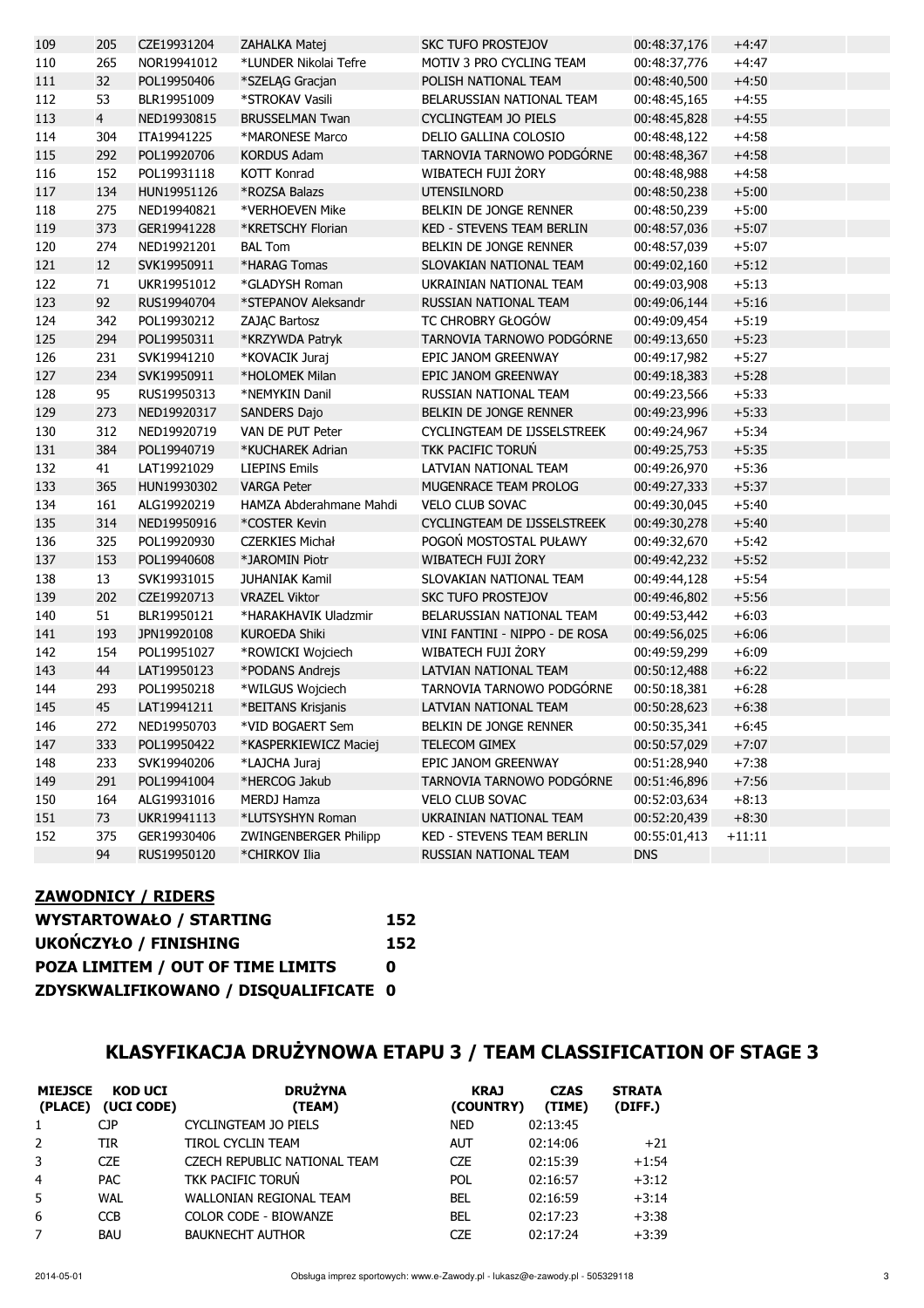| <b>VFN</b> | VINI FANTINI - NIPPO - DE ROSA      | <b>JPN</b> | 02:17:34 | $+3:49$  |
|------------|-------------------------------------|------------|----------|----------|
| <b>GWO</b> | <b>GEBRUDER WEISS - OBERNDORFER</b> | <b>AUT</b> | 02:17:44 | $+3:59$  |
| <b>LKT</b> | LKT TEAM BRANDENBURG                | <b>GER</b> | 02:17:55 | $+4:10$  |
| LBL        | LOTTO BELISOL U23                   | <b>BEL</b> | 02:18:57 | $+5:12$  |
| <b>MPC</b> | MOTIV 3 PRO CYCLING TEAM            | <b>NOR</b> | 02:19:05 | $+5:20$  |
| KIV        | KIEV REGIONAL TEAM                  | <b>UKR</b> | 02:19:29 | $+5:44$  |
| <b>DEL</b> | DELIO GALLINA COLOSIO               | ITA        | 02:19:45 | $+6:00$  |
| <b>KED</b> | <b>KED - STEVENS TEAM BERLIN</b>    | <b>GER</b> | 02:20:00 | $+6:15$  |
| <b>CLG</b> | TC CHROBRY GŁOGÓW                   | <b>POL</b> | 02:20:10 | $+6:25$  |
| <b>SRB</b> | SERBIAN NATIONAL TEAM               | <b>SRB</b> | 02:20:21 | $+6:36$  |
| <b>POL</b> | POLISH NATIONAL TFAM                | <b>POL</b> | 02:20:27 | $+6:42$  |
| <b>DUK</b> | <b>DUKLA TRENCIN TREK</b>           | <b>SVK</b> | 02:21:02 | $+7:17$  |
| <b>PMP</b> | POGOŃ MOSTOSTAL PUŁAWY              | <b>POL</b> | 02:21:13 | $+7:28$  |
| <b>TMG</b> | <b>TELECOM GIMEX</b>                | <b>ESP</b> | 02:21:14 | $+7:29$  |
| LAT        | LATVIAN NATIONAL TEAM               | <b>LAT</b> | 02:22:35 | $+8:50$  |
| <b>UKR</b> | UKRAINIAN NATIONAL TEAM             | <b>UKR</b> | 02:23:34 | $+9:49$  |
| IJS        | CYCLINGTEAM DE IJSSELSTREEK         | <b>NED</b> | 02:23:37 | $+9:52$  |
| <b>BLR</b> | BELARUSSIAN NATIONAL TEAM           | <b>BLR</b> | 02:23:42 | $+9:57$  |
| <b>SKC</b> | <b>SKC TUFO PROSTEJOV</b>           | <b>CZE</b> | 02:23:55 | $+10:10$ |
| <b>RUS</b> | RUSSIAN NATIONAL TEAM               | <b>RUS</b> | 02:24:12 | $+10:27$ |
| <b>SVK</b> | SLOVAKIAN NATIONAL TEAM             | <b>SVK</b> | 02:24:30 | $+10:45$ |
| <b>UNA</b> | <b>UTENSILNORD</b>                  | <b>HUN</b> | 02:24:42 | $+10:57$ |
| <b>JOR</b> | BELKIN DE JONGE RENNER              | <b>NED</b> | 02:25:04 | $+11:19$ |
| <b>JAN</b> | EPIC JANOM GREENWAY                 | <b>SVK</b> | 02:25:15 | $+11:30$ |
| <b>TAR</b> | TARNOVIA TARNOWO PODGÓRNE           | <b>POL</b> | 02:28:19 | $+14:34$ |
| <b>WIB</b> | WIBATECH FUJI ŻORY                  | <b>POL</b> | 02:28:29 | $+14:44$ |
|            |                                     |            |          |          |

### KLASYFIKACJA GENERALNA PO ETAPIE 3 / GENERAL CLASSIFICATION AFTER STAGE 3

DŁUGOŚĆ TRASY / DISTANCE OF STAGE KM: 293.00 ŚREDNIA PRĘDKOŚĆ / AVERAGE SPEED: 44.64 km/h

|                                | <u> PLOOOOC TIVIOT / DIOTARCE OF STAOL IN IL ESSIOO</u> |                              |                                                 | ALDINIA IN GONOSCI INTERNOL SI LLD. THIS INTERNATION |                       |                          |
|--------------------------------|---------------------------------------------------------|------------------------------|-------------------------------------------------|------------------------------------------------------|-----------------------|--------------------------|
| <b>MIEJSCE</b><br>(PLACE) (NO) | <b>NR</b>                                               | <b>KOD UCI</b><br>(UCI CODE) | <b>NAZWISKO I IMIE</b><br>(SURNAME, FIRST NAME) | <b>DRUŻYNA</b><br>(TEAM)                             | <b>CZAS</b><br>(TIME) | <b>STRATA</b><br>(DIFF.) |
| $\mathbf{1}$                   | 142                                                     | AUT19940404                  | *MUHLBERGER Gregor                              | TIROL CYCLIN TEAM                                    | 06:33:46              |                          |
| 2                              | 191                                                     | ROU19920904                  | <b>GROSU Eduard</b>                             | VINI FANTINI - NIPPO - DE ROSA                       | 06:34:21              | $+35$                    |
| 3                              | $\overline{2}$                                          | NED19931202                  | <b>BOUWMAN Koen</b>                             | <b>CYCLINGTEAM JO PIELS</b>                          | 06:34:26              | $+40$                    |
| 4                              | 244                                                     | POL19940301                  | *KASPERKIEWICZ Przemysław                       | <b>BAUKNECHT AUTHOR</b>                              | 06:34:28              | $+42$                    |
| 5                              | $\mathbf{1}$                                            | NED19921021                  | <b>HOEKSTRA Jochem</b>                          | <b>CYCLINGTEAM JO PIELS</b>                          | 06:34:52              | $+1:06$                  |
| 6                              | 101                                                     | BEL19930919                  | <b>CARNEVALI Jean-Albert</b>                    | <b>WALLONIAN REGIONAL TEAM</b>                       | 06:34:59              | $+1:13$                  |
| 7                              | 172                                                     | BEL19930624                  | <b>WARNIER Antoine</b>                          | <b>COLOR CODE - BIOWANZE</b>                         | 06:35:01              | $+1:15$                  |
| 8                              | 21                                                      | CZE19930119                  | <b>TUREK Daniel</b>                             | CZECH REPUBLIC NATIONAL TEAM                         | 06:35:13              | $+1:27$                  |
| 9                              | 31                                                      | POL19940105                  | *REKITA Szymon                                  | POLISH NATIONAL TEAM                                 | 06:35:24              | $+1:38$                  |
| 10                             | 25                                                      | CZE19930317                  | <b>SISR Frantisek</b>                           | CZECH REPUBLIC NATIONAL TEAM                         | 06:35:28              | $+1:42$                  |
| 11                             | 24                                                      | CZE19950531                  | *SCHLEGEL Michal                                | CZECH REPUBLIC NATIONAL TEAM                         | 06:35:29              | $+1:43$                  |
| 12                             | 382                                                     | POL19920116                  | <b>WARCHOŁ Bartosz</b>                          | TKK PACIFIC TORUŃ                                    | 06:35:30              | $+1:44$                  |
| 13                             | 23                                                      | CZE19930209                  | <b>HAMPL Petr</b>                               | CZECH REPUBLIC NATIONAL TEAM                         | 06:35:30              | $+1:44$                  |
| 14                             | 341                                                     | POL19940715                  | *STOSZ Patryk                                   | TC CHROBRY GŁOGÓW                                    | 06:35:30              | $+1:44$                  |
| 15                             | 223                                                     | CZE19920401                  | <b>KOUDELA Tomas</b>                            | <b>GEBRUDER WEISS - OBERNDORFER</b>                  | 06:35:35              | $+1:49$                  |
| 16                             | 383                                                     | POL19920417                  | <b>OBORSKI Dominik</b>                          | TKK PACIFIC TORUŃ                                    | 06:35:36              | $+1:50$                  |
| 17                             | 354                                                     | NZL19940101                  | *MCCORMICK Hayden                               | LOTTO BELISOL U23                                    | 06:35:49              | $+2:03$                  |
| 18                             | 105                                                     | BEL19930128                  | TOUQUET Joren                                   | WALLONIAN REGIONAL TEAM                              | 06:35:51              | $+2:05$                  |
| 19                             | 174                                                     | BEL19950112                  | *KAISE Julien                                   | <b>COLOR CODE - BIOWANZE</b>                         | 06:35:51              | $+2:05$                  |
| 20                             | 374                                                     | GER19920129                  | <b>WOTSCHKE Sebastian</b>                       | <b>KED - STEVENS TEAM BERLIN</b>                     | 06:35:52              | $+2:06$                  |
| 21                             | 22                                                      | CZE19930823                  | <b>CHLUPAC Dominik</b>                          | CZECH REPUBLIC NATIONAL TEAM                         | 06:35:54              | $+2:08$                  |
| 22                             | 184                                                     | GER19940919                  | *SOBALLA Carl                                   | LKT TEAM BRANDENBURG                                 | 06:36:01              | $+2:15$                  |
| 23                             | 264                                                     | NOR19940501                  | *KLEIVEN Njal Eivind                            | MOTIV 3 PRO CYCLING TEAM                             | 06:36:05              | $+2:19$                  |
| 24                             | 221                                                     | AUT19931104                  | <b>GOGL Michael</b>                             | <b>GEBRUDER WEISS - OBERNDORFER</b>                  | 06:36:10              | $+2:24$                  |
| 25                             | 81                                                      | SRB19940309                  | *BORISAVLJEVIC Milos                            | SERBIAN NATIONAL TEAM                                | 06:36:11              | $+2:25$                  |
| 26                             | 141                                                     | AUT19940116                  | *BOSMAN Patrick                                 | TIROL CYCLIN TEAM                                    | 06:36:13              | $+2:27$                  |
| 27                             | 225                                                     | GER19920128                  | <b>MEIER Aleksander</b>                         | <b>GEBRUDER WEISS - OBERNDORFER</b>                  | 06:36:19              | $+2:33$                  |
| 28                             | 115                                                     | UKR19920222                  | <b>KASIANOV Oleksii</b>                         | <b>KIEV REGIONAL TEAM</b>                            | 06:36:24              | $+2:38$                  |
| 29                             | 381                                                     | POL19951004                  | *PALUTA Michał                                  | TKK PACIFIC TORUŃ                                    | 06:36:24              | $+2:38$                  |
| 30                             | 315                                                     | NED19930316                  | <b>VAN ENGELEN Ande</b>                         | CYCLINGTEAM DE IJSSELSTREEK                          | 06:36:24              | $+2:38$                  |
| 31                             | 224                                                     | AUT19920526                  | <b>KUEN Maximilian</b>                          | <b>GEBRUDER WEISS - OBERNDORFER</b>                  | 06:36:24              | $+2:38$                  |
| 32                             | 353                                                     | BEL19920203                  | <b>CRAEGHS Maarten</b>                          | LOTTO BELISOL U23                                    | 06:36:33              | $+2:47$                  |
| 33                             | 102                                                     | BEL19931205                  | <b>CONVENS Louis</b>                            | WALLONIAN REGIONAL TEAM                              | 06:36:34              | $+2:48$                  |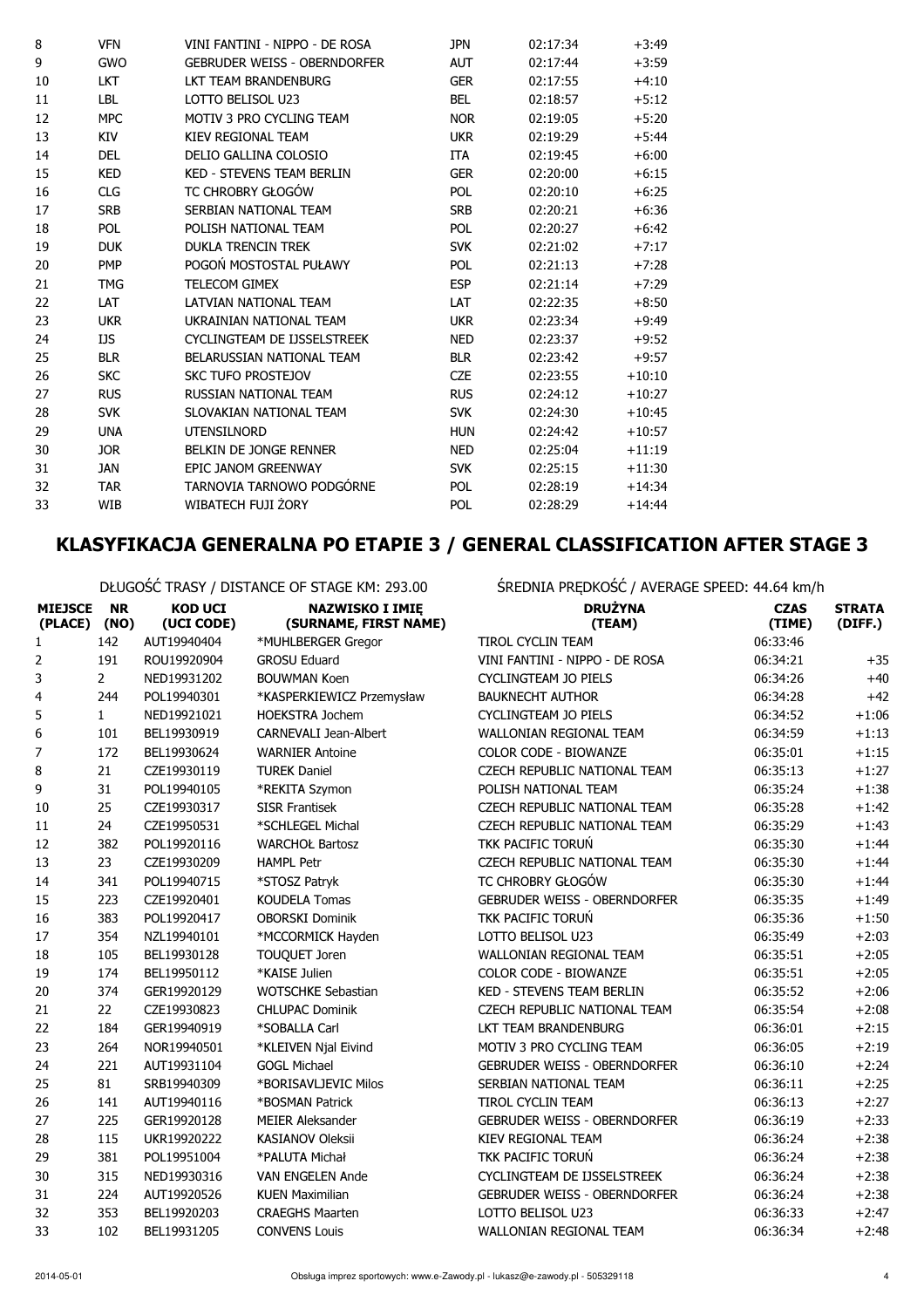| 34 | 42             | LAT19940818 | *NEILANDS Kristis           | LATVIAN NATIONAL TEAM            | 06:36:40 | $+2:54$ |
|----|----------------|-------------|-----------------------------|----------------------------------|----------|---------|
| 35 | 192            | SWE19920831 | <b>MAGNUSSON Kim Anton</b>  | VINI FANTINI - NIPPO - DE ROSA   | 06:36:41 | $+2:55$ |
| 36 | 145            | AUT19950121 | *WACHTER Alexander          | TIROL CYCLIN TEAM                | 06:36:45 | $+2:59$ |
| 37 | 241            | CZE19920611 | <b>DVORSKY David</b>        | <b>BAUKNECHT AUTHOR</b>          | 06:36:47 | $+3:01$ |
| 38 | 195            | JPN19930915 | KOISHI Yuma                 | VINI FANTINI - NIPPO - DE ROSA   | 06:36:47 | $+3:01$ |
| 39 | 322            | POL19920312 | FOLTYN Jakub                | POGOŃ MOSTOSTAL PUŁAWY           | 06:36:49 | $+3:03$ |
| 40 | 82             | SRB19930423 | <b>DANILOVIC Marko</b>      | SERBIAN NATIONAL TEAM            | 06:36:51 | $+3:05$ |
| 41 | 302            | ITA19930401 | <b>GABBURO Davide</b>       | DELIO GALLINA COLOSIO            | 06:36:53 | $+3:07$ |
| 42 | 183            | GER19930625 | <b>KOCH Janas</b>           | LKT TEAM BRANDENBURG             | 06:36:55 | $+3:09$ |
| 43 | 352            | BEL19930625 | <b>CAPIOT Amaury</b>        | LOTTO BELISOL U23                | 06:37:02 | $+3:16$ |
| 44 | 143            | AUT19950304 | *SCHIPFLINGER Florian       | <b>TIROL CYCLIN TEAM</b>         | 06:37:02 | $+3:16$ |
| 45 | 371            | GER19930107 | <b>DONATH Felix</b>         | <b>KED - STEVENS TEAM BERLIN</b> | 06:37:02 | $+3:16$ |
| 46 | 335            | COL19930704 | RIOS Cristian               | TELECOM GIMEX                    | 06:37:03 | $+3:17$ |
| 47 | 332            | POL19950217 | *BROŻYNA Piotr              | <b>TELECOM GIMEX</b>             | 06:37:03 | $+3:17$ |
| 48 | 173            | BEL19930828 | <b>DELFOSSE Florent</b>     | COLOR CODE - BIOWANZE            | 06:37:04 | $+3:18$ |
| 49 | 91             | RUS19950105 | *ROZIN Sergei               | RUSSIAN NATIONAL TEAM            | 06:37:09 | $+3:23$ |
| 50 | 194            | AUT19930310 | <b>PAULUS Daniel</b>        | VINI FANTINI - NIPPO - DE ROSA   | 06:37:09 | $+3:23$ |
| 51 | 385            | POL19930108 | FRANCZAK Wojciech           | TKK PACIFIC TORUŃ                | 06:37:18 | $+3:32$ |
|    |                |             |                             | POGOŃ MOSTOSTAL PUŁAWY           |          | $+3:37$ |
| 52 | 321            | POL19920130 | <b>HABA Grzegorz</b>        |                                  | 06:37:23 |         |
| 53 | 175            | BEL19950717 | *MERTZ Remy                 | <b>COLOR CODE - BIOWANZE</b>     | 06:37:26 | $+3:40$ |
| 54 | 33             | POL19930910 | <b>OWSIAN Arkadiusz</b>     | POLISH NATIONAL TEAM             | 06:37:30 | $+3:44$ |
| 55 | 343            | POL19930220 | <b>KRAKOWIAK Norbert</b>    | TC CHROBRY GŁOGÓW                | 06:37:35 | $+3:49$ |
| 56 | 345            | POL19940602 | *SUCHECKI Krzysztof         | TC CHROBRY GŁOGÓW                | 06:37:37 | $+3:51$ |
| 57 | 235            | SVK19950314 | *DUBEN Martin               | EPIC JANOM GREENWAY              | 06:37:38 | $+3:52$ |
| 58 | 181            | GER19950109 | *SCHULZE Julian             | LKT TEAM BRANDENBURG             | 06:37:48 | $+4:02$ |
| 59 | 171            | BEL19930901 | <b>KERF Jerome</b>          | <b>COLOR CODE - BIOWANZE</b>     | 06:37:50 | $+4:04$ |
| 60 | 83             | SRB19940506 | *STEFANOVIC Stefan          | SERBIAN NATIONAL TEAM            | 06:38:00 | $+4:14$ |
| 61 | 15             | SVK19940717 | *GLAJZA Ondrej              | SLOVAKIAN NATIONAL TEAM          | 06:38:06 | $+4:20$ |
| 62 | 344            | POL19931217 | <b>KASPEREK Michał</b>      | TC CHROBRY GŁOGÓW                | 06:38:08 | $+4:22$ |
| 63 | 301            | ITA19920316 | <b>GALLIO Giacomo</b>       | DELIO GALLINA COLOSIO            | 06:38:09 | $+4:23$ |
| 64 | 52             | BLR19940216 | *SHUMOV nikolai             | BELARUSSIAN NATIONAL TEAM        | 06:38:19 | $+4:33$ |
| 65 | 305            | ITA19920118 | <b>BIANCHINI Paolo</b>      | DELIO GALLINA COLOSIO            | 06:38:25 | $+4:39$ |
| 66 | 355            | BEL19950121 | *VANDERAERDEN Massimo       | LOTTO BELISOL U23                | 06:38:25 | $+4:39$ |
| 67 | 205            | CZE19931204 | ZAHALKA Matej               | <b>SKC TUFO PROSTEJOV</b>        | 06:38:48 | $+5:02$ |
| 68 | 265            | NOR19941012 | *LUNDER Nikolai Tefre       | MOTIV 3 PRO CYCLING TEAM         | 06:38:48 | $+5:02$ |
| 69 | 324            | POL19940421 | *KIETLIŃSKI Wojciech        | POGOŃ MOSTOSTAL PUŁAWY           | 06:38:58 | $+5:12$ |
| 70 | $\overline{4}$ | NED19930815 | <b>BRUSSELMAN Twan</b>      | <b>CYCLINGTEAM JO PIELS</b>      | 06:39:04 | $+5:18$ |
| 71 | 144            | AUT19940127 | *SCHULTUS Patric            | TIROL CYCLIN TEAM                | 06:39:05 | $+5:19$ |
| 72 | 5              | NED19920314 | <b>REINDERS Elmar</b>       | CYCLINGTEAM JO PIELS             | 06:39:17 | $+5:31$ |
| 73 | 32             | POL19950406 | *SZELĄG Gracjan             | POLISH NATIONAL TEAM             | 06:39:22 | $+5:36$ |
| 74 | 95             | RUS19950313 | *NEMYKIN Danil              | RUSSIAN NATIONAL TEAM            | 06:39:34 | $+5:48$ |
| 75 | 3              | NED19921114 | VAN RHEE Joey               | CYCLINGTEAM JO PIELS             | 06:39:56 | $+6:10$ |
| 76 | 303            | ITA19920113 | MEGGIORINI Andrea           | DELIO GALLINA COLOSIO            | 06:40:06 | $+6:20$ |
| 77 | 185            | GER19940831 | *WILLWOHL Willi             | LKT TEAM BRANDENBURG             | 06:40:45 | $+6:59$ |
| 78 | 261            | NOR19930327 | <b>KRISTOFFERSEN Anders</b> | MOTIV 3 PRO CYCLING TEAM         | 06:40:51 | $+7:05$ |
| 79 | 114            | UKR19921121 | MALYNIVSKYI Vasyl           | KIEV REGIONAL TEAM               | 06:40:56 | $+7:10$ |
| 80 | 245            | CZE19920606 | KADUCH Jan                  | <b>BAUKNECHT AUTHOR</b>          | 06:41:16 | $+7:30$ |
| 81 | 43             | LAT19920626 | <b>VOSEKALNS Andris</b>     | LATVIAN NATIONAL TEAM            | 06:41:31 | $+7:45$ |
|    |                | CZE19930630 | <b>ZECHMEISTER Tomas</b>    | <b>BAUKNECHT AUTHOR</b>          | 06:41:32 |         |
| 82 | 243            |             |                             |                                  |          | $+7:46$ |
| 83 | 252            | SVK19940630 | *DASKO Mario                | DUKLA TRENCIN TREK               | 06:41:46 | $+8:00$ |
| 84 | 242            | CZE19940803 | *KALOJIROS Tomas            | <b>BAUKNECHT AUTHOR</b>          | 06:41:50 | $+8:04$ |
| 85 | 74             | UKR19930909 | <b>SHEVTCHUK Roman</b>      | UKRAINIAN NATIONAL TEAM          | 06:41:52 | $+8:06$ |
| 86 | 254            | SVK19920519 | <b>TARAGEL Filip</b>        | DUKLA TRENCIN TREK               | 06:41:53 | $+8:07$ |
| 87 | 253            | SVK19940210 | *MALOVEC Lubos              | <b>DUKLA TRENCIN TREK</b>        | 06:41:56 | $+8:10$ |
| 88 | 201            | CZE19920731 | FILIP Jakub                 | <b>SKC TUFO PROSTEJOV</b>        | 06:41:59 | $+8:13$ |
| 89 | 111            | UKR19921118 | POLIKARPOV Mokhailo         | KIEV REGIONAL TEAM               | 06:42:02 | $+8:16$ |
| 90 | 271            | NED19940507 | *BOS Maikel                 | BELKIN DE JONGE RENNER           | 06:42:08 | $+8:22$ |
| 91 | 113            | UKR19920928 | <b>BUZYLE Roman</b>         | KIEV REGIONAL TEAM               | 06:42:10 | $+8:24$ |
| 92 | 323            | POL19930604 | JEZIORSKI Rafał             | POGOŃ MOSTOSTAL PUŁAWY           | 06:42:14 | $+8:28$ |
| 93 | 351            | GBR19920103 | <b>MCLAY Daniel</b>         | LOTTO BELISOL U23                | 06:42:17 | $+8:31$ |
| 94 | 72             | UKR19950302 | *KREMINSKYI Vladyslav       | UKRAINIAN NATIONAL TEAM          | 06:42:21 | $+8:35$ |
| 95 | 331            | POL19950402 | *TALAGA Patryk              | TELECOM GIMEX                    | 06:42:21 | $+8:35$ |
| 96 | 11             | SVK19920725 | SCHWABIK Johann             | SLOVAKIAN NATIONAL TEAM          | 06:42:24 | $+8:38$ |
| 97 | 251            | SVK19940112 | *BASKA Erik                 | DUKLA TRENCIN TREK               | 06:42:26 | $+8:40$ |
| 98 | 132            | HUN19940214 | *KENYERES Abel              | <b>UTENSILNORD</b>               | 06:42:29 | $+8:43$ |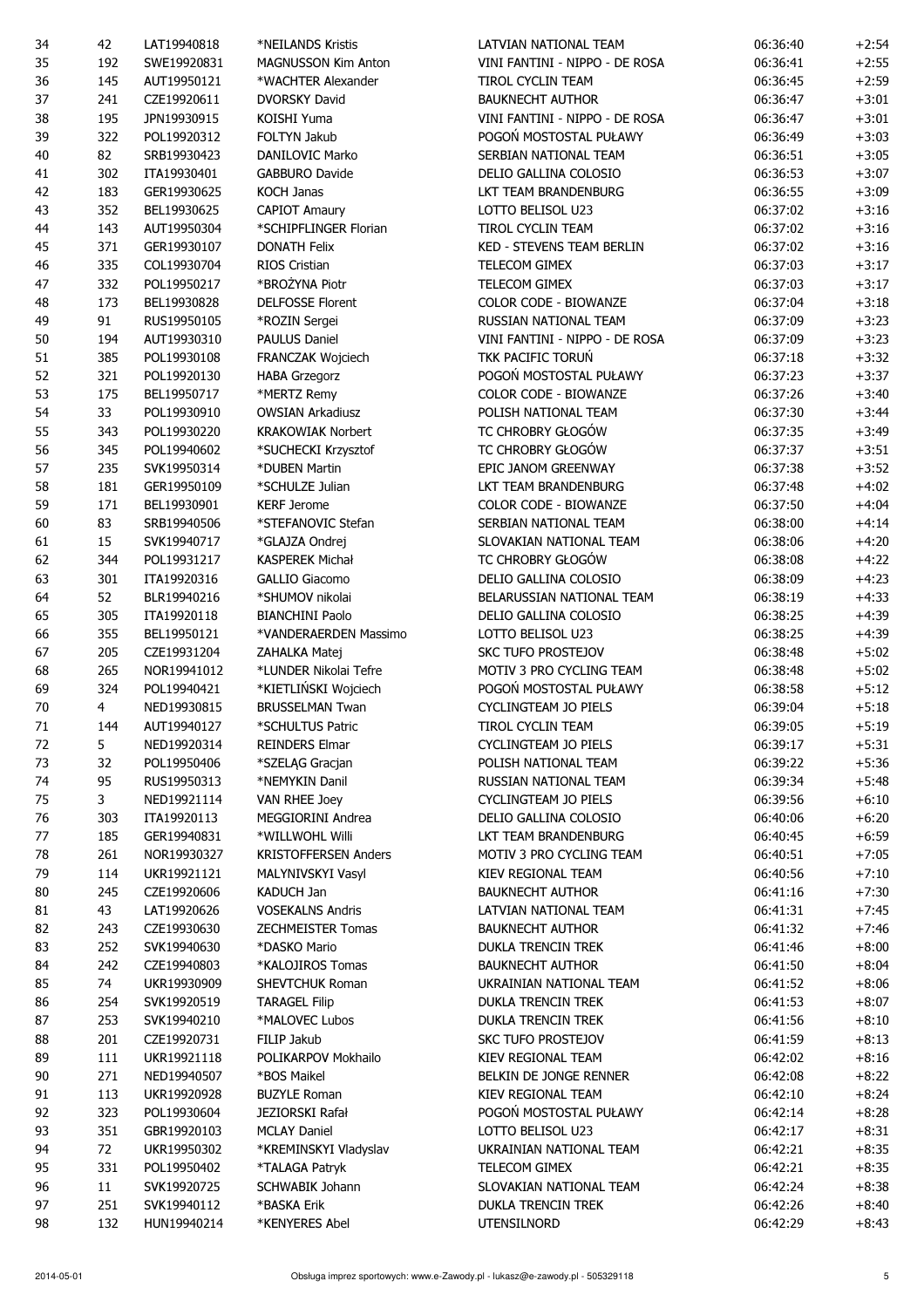| 99  | 34  | POL19940310 | *MICKIEWICZ Tomasz           | POLISH NATIONAL TEAM                | 06:42:37 | $+8:51$  |
|-----|-----|-------------|------------------------------|-------------------------------------|----------|----------|
| 100 | 103 | BEL19930914 | <b>VEKEMAN Maxime</b>        | WALLONIAN REGIONAL TEAM             | 06:42:49 | $+9:03$  |
| 101 | 313 | NED19931004 | <b>KOEDIJK Matthijs</b>      | CYCLINGTEAM DE IJSSELSTREEK         | 06:42:51 | $+9:05$  |
| 102 | 104 | BEL19920101 | <b>WASTYN Emiel</b>          | WALLONIAN REGIONAL TEAM             | 06:42:52 | $+9:06$  |
| 103 | 93  | RUS19930713 | <b>SHAYMURATOV Artur</b>     | RUSSIAN NATIONAL TEAM               | 06:42:59 | $+9:13$  |
| 104 | 203 | CZE19950209 | *LICHNOVSKY Ludek            | <b>SKC TUFO PROSTEJOV</b>           | 06:43:01 | $+9:15$  |
| 105 | 133 | HUN19950425 | *LENGYEL Zoltan              | <b>UTENSILNORD</b>                  | 06:43:05 | $+9:19$  |
| 106 | 35  | POL19951124 | *PAWLAK Tobiasz              | POLISH NATIONAL TEAM                | 06:43:06 | $+9:20$  |
| 107 | 262 | NOR19940310 | *FANDREM Sivert              | MOTIV 3 PRO CYCLING TEAM            | 06:43:20 | $+9:34$  |
| 108 | 232 | SVK19930125 | CHALUPCIK Jan                | EPIC JANOM GREENWAY                 | 06:43:22 | $+9:36$  |
| 109 | 53  | BLR19951009 | *STROKAV Vasili              | BELARUSSIAN NATIONAL TEAM           | 06:43:36 | $+9:50$  |
| 110 | 304 | ITA19941225 | *MARONESE Marco              | DELIO GALLINA COLOSIO               | 06:43:39 | $+9:53$  |
| 111 | 292 | POL19920706 | <b>KORDUS Adam</b>           | TARNOVIA TARNOWO PODGÓRNE           | 06:43:39 | $+9:53$  |
| 112 | 152 | POL19931118 | <b>KOTT Konrad</b>           | WIBATECH FUJI ŻORY                  | 06:43:39 | $+9:53$  |
| 113 | 134 | HUN19951126 | *ROZSA Balazs                | <b>UTENSILNORD</b>                  | 06:43:41 | $+9:55$  |
| 114 | 275 | NED19940821 | *VERHOEVEN Mike              | BELKIN DE JONGE RENNER              | 06:43:41 | $+9:55$  |
|     | 373 | GER19941228 | *KRETSCHY Florian            | <b>KED - STEVENS TEAM BERLIN</b>    |          | $+10:02$ |
| 115 |     |             |                              |                                     | 06:43:48 |          |
| 116 | 12  | SVK19950911 | *HARAG Tomas                 | SLOVAKIAN NATIONAL TEAM             | 06:43:53 | $+10:07$ |
| 117 | 92  | RUS19940704 | *STEPANOV Aleksandr          | RUSSIAN NATIONAL TEAM               | 06:43:57 | $+10:11$ |
| 118 | 342 | POL19930212 | ZAJĄC Bartosz                | TC CHROBRY GŁOGÓW                   | 06:44:00 | $+10:14$ |
| 119 | 294 | POL19950311 | *KRZYWDA Patryk              | TARNOVIA TARNOWO PODGÓRNE           | 06:44:04 | $+10:18$ |
| 120 | 231 | SVK19941210 | *KOVACIK Juraj               | EPIC JANOM GREENWAY                 | 06:44:08 | $+10:22$ |
| 121 | 234 | SVK19950911 | *HOLOMEK Milan               | EPIC JANOM GREENWAY                 | 06:44:09 | $+10:23$ |
| 122 | 273 | NED19920317 | SANDERS Dajo                 | BELKIN DE JONGE RENNER              | 06:44:14 | $+10:28$ |
| 123 | 312 | NED19920719 | VAN DE PUT Peter             | CYCLINGTEAM DE IJSSELSTREEK         | 06:44:15 | $+10:29$ |
| 124 | 384 | POL19940719 | *KUCHAREK Adrian             | TKK PACIFIC TORUŃ                   | 06:44:16 | $+10:30$ |
| 125 | 41  | LAT19921029 | <b>LIEPINS Emils</b>         | LATVIAN NATIONAL TEAM               | 06:44:17 | $+10:31$ |
| 126 | 314 | NED19950916 | *COSTER Kevin                | CYCLINGTEAM DE IJSSELSTREEK         | 06:44:21 | $+10:35$ |
| 127 | 325 | POL19920930 | <b>CZERKIES Michał</b>       | POGOŃ MOSTOSTAL PUŁAWY              | 06:44:23 | $+10:37$ |
| 128 | 153 | POL19940608 | *JAROMIN Piotr               | WIBATECH FUJI ŻORY                  | 06:44:33 | $+10:47$ |
| 129 | 13  | SVK19931015 | <b>JUHANIAK Kamil</b>        | SLOVAKIAN NATIONAL TEAM             | 06:44:35 | $+10:49$ |
| 130 | 202 | CZE19920713 | <b>VRAZEL Viktor</b>         | <b>SKC TUFO PROSTEJOV</b>           | 06:44:37 | $+10:51$ |
| 131 | 51  | BLR19950121 | *HARAKHAVIK Uladzmir         | BELARUSSIAN NATIONAL TEAM           | 06:44:44 | $+10:58$ |
| 132 | 193 | JPN19920108 | <b>KUROEDA Shiki</b>         | VINI FANTINI - NIPPO - DE ROSA      | 06:44:47 | $+11:01$ |
| 133 | 44  | LAT19950123 | *PODANS Andrejs              | LATVIAN NATIONAL TEAM               | 06:45:03 | $+11:17$ |
| 134 | 375 | GER19930406 | <b>ZWINGENBERGER Philipp</b> | <b>KED - STEVENS TEAM BERLIN</b>    | 06:45:12 | $+11:26$ |
| 135 | 45  | LAT19941211 | *BEITANS Krisjanis           | LATVIAN NATIONAL TEAM               | 06:45:19 | $+11:33$ |
| 136 | 293 | POL19950218 | *WILGUS Wojciech             | TARNOVIA TARNOWO PODGÓRNE           | 06:45:52 | $+12:06$ |
| 137 | 272 | NED19950703 | *VID BOGAERT Sem             | BELKIN DE JONGE RENNER              | 06:45:56 | $+12:10$ |
| 138 | 233 | SVK19940206 | *LAJCHA Juraj                | EPIC JANOM GREENWAY                 | 06:46:19 | $+12:33$ |
| 139 | 55  | BLR19921119 | <b>PADALIAK Pavel</b>        | BELARUSSIAN NATIONAL TEAM           | 06:47:50 | $+14:04$ |
| 140 | 333 | POL19950422 | *KASPERKIEWICZ Maciej        | TELECOM GIMEX                       | 06:48:12 | $+14:26$ |
| 141 | 263 | NOR19940206 | *HAKENRUD Anders Lie         | MOTIV 3 PRO CYCLING TEAM            | 06:48:14 | $+14:28$ |
| 142 | 222 | GER19921009 | <b>KENDLER Benedikt</b>      | <b>GEBRUDER WEISS - OBERNDORFER</b> | 06:48:18 | $+14:32$ |
| 143 | 372 | GER19931228 | <b>BEYER Maximilian</b>      | <b>KED - STEVENS TEAM BERLIN</b>    | 06:48:31 | $+14:45$ |
| 144 | 71  | UKR19951012 | *GLADYSH Roman               | UKRAINIAN NATIONAL TEAM             | 06:50:06 | $+16:20$ |
| 145 | 274 | NED19921201 | <b>BAL Tom</b>               | BELKIN DE JONGE RENNER              | 06:50:07 | $+16:21$ |
| 146 | 182 | GER19950523 | *BERGER Leon                 | LKT TEAM BRANDENBURG                | 06:50:20 | $+16:34$ |
| 147 | 161 | ALG19920219 | HAMZA Abderahmane Mahdi      | <b>VELO CLUB SOVAC</b>              | 06:50:33 | $+16:47$ |
| 148 | 365 | HUN19930302 | <b>VARGA Peter</b>           | MUGENRACE TEAM PROLOG               | 06:51:05 | $+17:19$ |
| 149 | 291 | POL19941004 | *HERCOG Jakub                | TARNOVIA TARNOWO PODGÓRNE           | 06:52:49 | $+19:03$ |
| 150 | 154 | POL19951027 | *ROWICKI Wojciech            | WIBATECH FUJI ŻORY                  | 06:53:01 | $+19:15$ |
| 151 | 164 | ALG19931016 | <b>MERDJ Hamza</b>           | VELO CLUB SOVAC                     | 06:53:06 | $+19:20$ |
| 152 | 73  | UKR19941113 | *LUTSYSHYN Roman             | UKRAINIAN NATIONAL TEAM             | 06:53:23 | $+19:37$ |
|     |     |             |                              |                                     |          |          |

# KLASYFIKACJA PONIŻEJ 21 PO ETAPIE 3 / RIDERS UNDER 21 AFTER STAGE 3

#### DŁUGOŚĆ TRASY / DISTANCE OF STAGE KM: 293.00 ŚREDNIA PRĘDKOŚĆ / AVERAGE SPEED: 44.64 km/h

| <b>MIEJSCE</b><br>(PLACE) | <b>NR</b><br>(NO) | <b>KOD UCI</b><br>(UCI CODE) | <b>NAZWISKO I IMIE</b><br>(SURNAME, FIRST NAME) | <b>DRUŻYNA</b><br>(TEAM)     | <b>CZAS</b><br>(TIMI |
|---------------------------|-------------------|------------------------------|-------------------------------------------------|------------------------------|----------------------|
| $\mathbf{1}$              | 142               | AUT19940404                  | <b>MUHLBERGER Gregor</b>                        | TIROL CYCLIN TEAM            | 06:33:46             |
| $\mathbf{2}$              | 244               | POL19940301                  | KASPERKIEWICZ Przemysław                        | <b>BAUKNECHT AUTHOR</b>      | 06:34:28             |
| 3                         | 31                | POL19940105                  | <b>REKITA Szymon</b>                            | POLISH NATIONAL TEAM         | 06:35:24             |
| 4                         | 24                | CZE19950531                  | <b>SCHLEGEL Michal</b>                          | CZECH REPUBLIC NATIONAL TEAM | 06:35:29             |
| 5                         | 341               | POL19940715                  | STOSZ Patryk                                    | TC CHROBRY GŁOGÓW            | 06:35:30             |

| <b>MIEJSCE</b><br>(PLACE) | <b>NR</b><br>(NO) | <b>KOD UCI</b><br>(UCI CODE) | <b>NAZWISKO I IMIE</b><br>(SURNAME, FIRST NAME) | <b>DRUŻYNA</b><br>(TEAM)     | <b>CZAS</b><br>(TIME) | <b>STRATA</b><br>(DIFF.) |
|---------------------------|-------------------|------------------------------|-------------------------------------------------|------------------------------|-----------------------|--------------------------|
|                           | 142               | AUT19940404                  | <b>MUHLBERGER Gregor</b>                        | TIROL CYCLIN TEAM            | 06:33:46              |                          |
| 2                         | 244               | POL19940301                  | KASPERKIEWICZ Przemysław                        | <b>BAUKNECHT AUTHOR</b>      | 06:34:28              | $+42$                    |
|                           | 31                | POL19940105                  | REKITA Szymon                                   | POLISH NATIONAL TEAM         | 06:35:24              | $+1:38$                  |
|                           | 24                | CZE19950531                  | <b>SCHLEGEL Michal</b>                          | CZECH REPUBLIC NATIONAL TEAM | 06:35:29              | $+1:43$                  |
|                           | 341               | POL19940715                  | STOSZ Patryk                                    | TC CHROBRY GŁOGÓW            | 06:35:30              | $+1:44$                  |
|                           |                   |                              |                                                 |                              |                       |                          |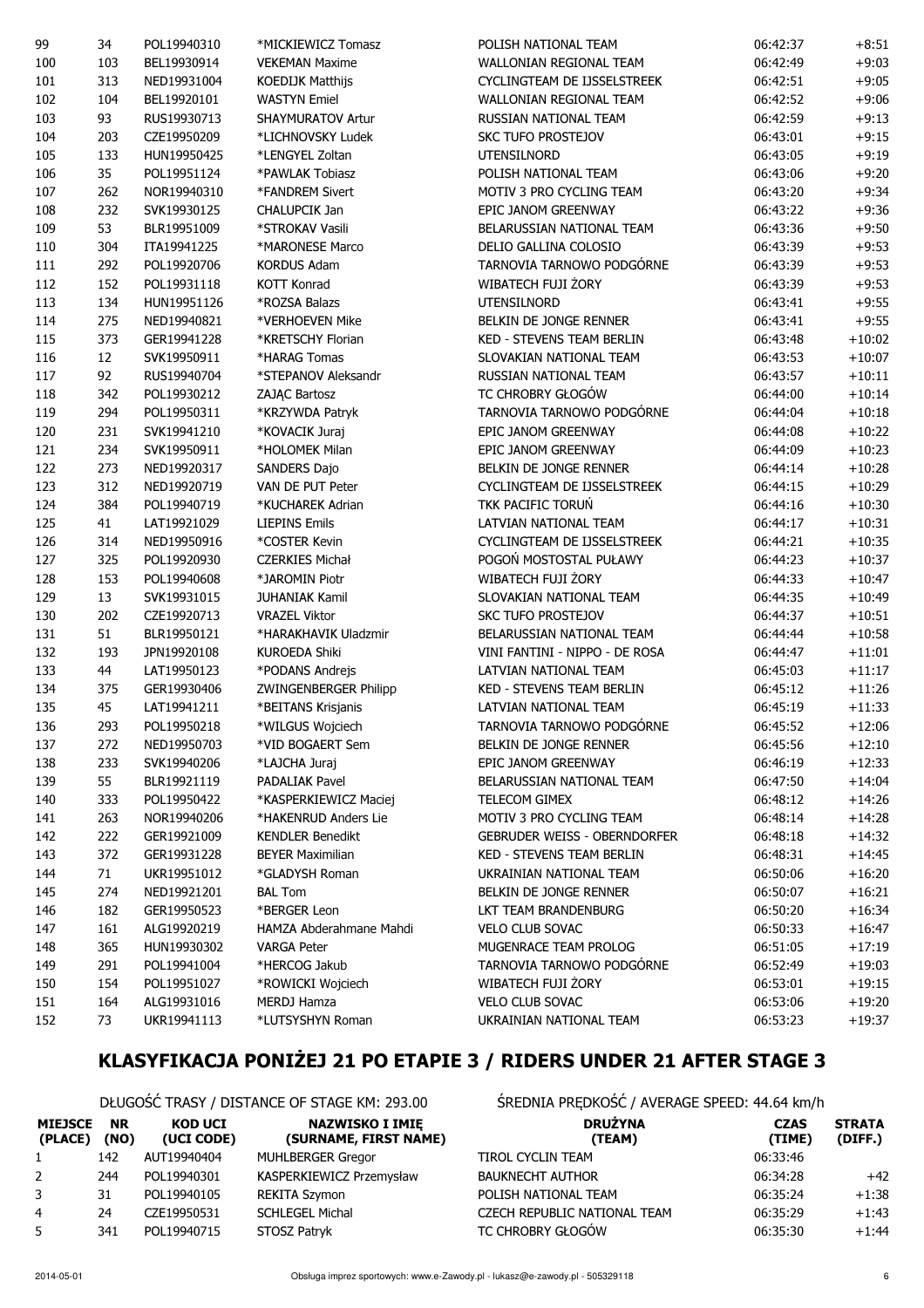| 6      | 354 | NZL19940101 | MCCORMICK Hayden            | LOTTO BELISOL U23           | 06:35:49 | $+2:03$  |
|--------|-----|-------------|-----------------------------|-----------------------------|----------|----------|
| 7      | 174 | BEL19950112 | <b>KAISE Julien</b>         | COLOR CODE - BIOWANZE       | 06:35:51 | $+2:05$  |
| 8      | 184 | GER19940919 | <b>SOBALLA Carl</b>         | LKT TEAM BRANDENBURG        | 06:36:01 | $+2:15$  |
| 9      | 264 | NOR19940501 | <b>KLEIVEN Njal Eivind</b>  | MOTIV 3 PRO CYCLING TEAM    | 06:36:05 | $+2:19$  |
| 10     | 81  | SRB19940309 | <b>BORISAVLJEVIC Milos</b>  | SERBIAN NATIONAL TEAM       | 06:36:11 | $+2:25$  |
| $11\,$ | 141 | AUT19940116 | <b>BOSMAN Patrick</b>       | <b>TIROL CYCLIN TEAM</b>    | 06:36:13 | $+2:27$  |
| 12     | 381 | POL19951004 | PALUTA Michał               | TKK PACIFIC TORUŃ           | 06:36:24 | $+2:38$  |
| 13     | 42  | LAT19940818 | <b>NEILANDS Kristis</b>     | LATVIAN NATIONAL TEAM       | 06:36:40 | $+2:54$  |
| 14     | 145 | AUT19950121 | <b>WACHTER Alexander</b>    | TIROL CYCLIN TEAM           | 06:36:45 | $+2:59$  |
| 15     | 143 | AUT19950304 | <b>SCHIPFLINGER Florian</b> | TIROL CYCLIN TEAM           | 06:37:02 | $+3:16$  |
| 16     | 332 | POL19950217 | <b>BROŻYNA Piotr</b>        | TELECOM GIMEX               | 06:37:03 | $+3:17$  |
| $17\,$ | 91  | RUS19950105 | ROZIN Sergei                | RUSSIAN NATIONAL TEAM       | 06:37:09 | $+3:23$  |
| 18     | 175 | BEL19950717 | <b>MERTZ Remy</b>           | COLOR CODE - BIOWANZE       | 06:37:26 | $+3:40$  |
| 19     | 345 | POL19940602 | SUCHECKI Krzysztof          | TC CHROBRY GŁOGÓW           | 06:37:37 | $+3:51$  |
| 20     | 235 | SVK19950314 | <b>DUBEN Martin</b>         | EPIC JANOM GREENWAY         | 06:37:38 | $+3:52$  |
| 21     | 181 | GER19950109 | SCHULZE Julian              | LKT TEAM BRANDENBURG        | 06:37:48 | $+4:02$  |
| 22     | 83  | SRB19940506 | STEFANOVIC Stefan           | SERBIAN NATIONAL TEAM       | 06:38:00 | $+4:14$  |
| 23     | 15  | SVK19940717 | GLAJZA Ondrej               | SLOVAKIAN NATIONAL TEAM     | 06:38:06 | $+4:20$  |
|        | 52  | BLR19940216 | SHUMOV nikolai              | BELARUSSIAN NATIONAL TEAM   |          | $+4:33$  |
| 24     |     |             |                             |                             | 06:38:19 |          |
| 25     | 355 | BEL19950121 | VANDERAERDEN Massimo        | LOTTO BELISOL U23           | 06:38:25 | $+4:39$  |
| 26     | 265 | NOR19941012 | LUNDER Nikolai Tefre        | MOTIV 3 PRO CYCLING TEAM    | 06:38:48 | $+5:02$  |
| 27     | 324 | POL19940421 | KIETLIŃSKI Wojciech         | POGOŃ MOSTOSTAL PUŁAWY      | 06:38:58 | $+5:12$  |
| 28     | 144 | AUT19940127 | <b>SCHULTUS Patric</b>      | <b>TIROL CYCLIN TEAM</b>    | 06:39:05 | $+5:19$  |
| 29     | 32  | POL19950406 | SZELĄG Gracjan              | POLISH NATIONAL TEAM        | 06:39:22 | $+5:36$  |
| 30     | 95  | RUS19950313 | <b>NEMYKIN Danil</b>        | RUSSIAN NATIONAL TEAM       | 06:39:34 | $+5:48$  |
| 31     | 185 | GER19940831 | <b>WILLWOHL Willi</b>       | LKT TEAM BRANDENBURG        | 06:40:45 | $+6:59$  |
| 32     | 252 | SVK19940630 | <b>DASKO Mario</b>          | <b>DUKLA TRENCIN TREK</b>   | 06:41:46 | $+8:00$  |
| 33     | 242 | CZE19940803 | <b>KALOJIROS Tomas</b>      | <b>BAUKNECHT AUTHOR</b>     | 06:41:50 | $+8:04$  |
| 34     | 253 | SVK19940210 | <b>MALOVEC Lubos</b>        | <b>DUKLA TRENCIN TREK</b>   | 06:41:56 | $+8:10$  |
| 35     | 271 | NED19940507 | <b>BOS Maikel</b>           | BELKIN DE JONGE RENNER      | 06:42:08 | $+8:22$  |
| 36     | 72  | UKR19950302 | KREMINSKYI Vladyslav        | UKRAINIAN NATIONAL TEAM     | 06:42:21 | $+8:35$  |
| 37     | 331 | POL19950402 | <b>TALAGA Patryk</b>        | TELECOM GIMEX               | 06:42:21 | $+8:35$  |
| 38     | 251 | SVK19940112 | <b>BASKA Erik</b>           | DUKLA TRENCIN TREK          | 06:42:26 | $+8:40$  |
| 39     | 132 | HUN19940214 | <b>KENYERES Abel</b>        | <b>UTENSILNORD</b>          | 06:42:29 | $+8:43$  |
| 40     | 34  | POL19940310 | MICKIEWICZ Tomasz           | POLISH NATIONAL TEAM        | 06:42:37 | $+8:51$  |
| 41     | 203 | CZE19950209 | LICHNOVSKY Ludek            | SKC TUFO PROSTEJOV          | 06:43:01 | $+9:15$  |
| 42     | 133 | HUN19950425 | <b>LENGYEL Zoltan</b>       | <b>UTENSILNORD</b>          | 06:43:05 | $+9:19$  |
| 43     | 35  | POL19951124 | <b>PAWLAK Tobiasz</b>       | POLISH NATIONAL TEAM        | 06:43:06 | $+9:20$  |
| 44     | 262 | NOR19940310 | <b>FANDREM Sivert</b>       | MOTIV 3 PRO CYCLING TEAM    | 06:43:20 | $+9:34$  |
| 45     | 53  | BLR19951009 | <b>STROKAV Vasili</b>       | BELARUSSIAN NATIONAL TEAM   | 06:43:36 | $+9:50$  |
| 46     | 304 | ITA19941225 | <b>MARONESE Marco</b>       | DELIO GALLINA COLOSIO       | 06:43:39 | $+9:53$  |
| 47     | 134 | HUN19951126 | ROZSA Balazs                | <b>UTENSILNORD</b>          | 06:43:41 | $+9:55$  |
| 48     | 275 | NED19940821 | <b>VERHOEVEN Mike</b>       | BELKIN DE JONGE RENNER      | 06:43:41 | $+9:55$  |
| 49     | 373 | GER19941228 | <b>KRETSCHY Florian</b>     | KED - STEVENS TEAM BERLIN   | 06:43:48 | $+10:02$ |
| 50     | 12  | SVK19950911 | <b>HARAG Tomas</b>          | SLOVAKIAN NATIONAL TEAM     | 06:43:53 | $+10:07$ |
| 51     | 92  | RUS19940704 | STEPANOV Aleksandr          | RUSSIAN NATIONAL TEAM       | 06:43:57 | $+10:11$ |
| 52     | 294 | POL19950311 | <b>KRZYWDA Patryk</b>       | TARNOVIA TARNOWO PODGÓRNE   | 06:44:04 | $+10:18$ |
|        |     |             |                             | EPIC JANOM GREENWAY         |          |          |
| 53     | 231 | SVK19941210 | <b>KOVACIK Juraj</b>        |                             | 06:44:08 | $+10:22$ |
| 54     | 234 | SVK19950911 | <b>HOLOMEK Milan</b>        | EPIC JANOM GREENWAY         | 06:44:09 | $+10:23$ |
| 55     | 384 | POL19940719 | <b>KUCHAREK Adrian</b>      | TKK PACIFIC TORUŃ           | 06:44:16 | $+10:30$ |
| 56     | 314 | NED19950916 | <b>COSTER Kevin</b>         | CYCLINGTEAM DE IJSSELSTREEK | 06:44:21 | $+10:35$ |
| 57     | 153 | POL19940608 | <b>JAROMIN Piotr</b>        | WIBATECH FUJI ŻORY          | 06:44:33 | $+10:47$ |
| 58     | 51  | BLR19950121 | HARAKHAVIK Uladzmir         | BELARUSSIAN NATIONAL TEAM   | 06:44:44 | $+10:58$ |
| 59     | 44  | LAT19950123 | PODANS Andrejs              | LATVIAN NATIONAL TEAM       | 06:45:03 | $+11:17$ |
| 60     | 45  | LAT19941211 | <b>BEITANS Krisjanis</b>    | LATVIAN NATIONAL TEAM       | 06:45:19 | $+11:33$ |
| 61     | 293 | POL19950218 | WILGUS Wojciech             | TARNOVIA TARNOWO PODGÓRNE   | 06:45:52 | $+12:06$ |
| 62     | 272 | NED19950703 | VID BOGAERT Sem             | BELKIN DE JONGE RENNER      | 06:45:56 | $+12:10$ |
| 63     | 233 | SVK19940206 | LAJCHA Juraj                | EPIC JANOM GREENWAY         | 06:46:19 | $+12:33$ |
| 64     | 333 | POL19950422 | KASPERKIEWICZ Maciej        | TELECOM GIMEX               | 06:48:12 | $+14:26$ |
| 65     | 263 | NOR19940206 | <b>HAKENRUD Anders Lie</b>  | MOTIV 3 PRO CYCLING TEAM    | 06:48:14 | $+14:28$ |
| 66     | 71  | UKR19951012 | <b>GLADYSH Roman</b>        | UKRAINIAN NATIONAL TEAM     | 06:50:06 | $+16:20$ |
| 67     | 182 | GER19950523 | <b>BERGER Leon</b>          | LKT TEAM BRANDENBURG        | 06:50:20 | $+16:34$ |
| 68     | 291 | POL19941004 | <b>HERCOG Jakub</b>         | TARNOVIA TARNOWO PODGÓRNE   | 06:52:49 | $+19:03$ |
| 69     | 154 | POL19951027 | ROWICKI Wojciech            | WIBATECH FUJI ŻORY          | 06:53:01 | $+19:15$ |
| 70     | 73  | UKR19941113 | LUTSYSHYN Roman             | UKRAINIAN NATIONAL TEAM     | 06:53:23 | $+19:37$ |
|        |     |             |                             |                             |          |          |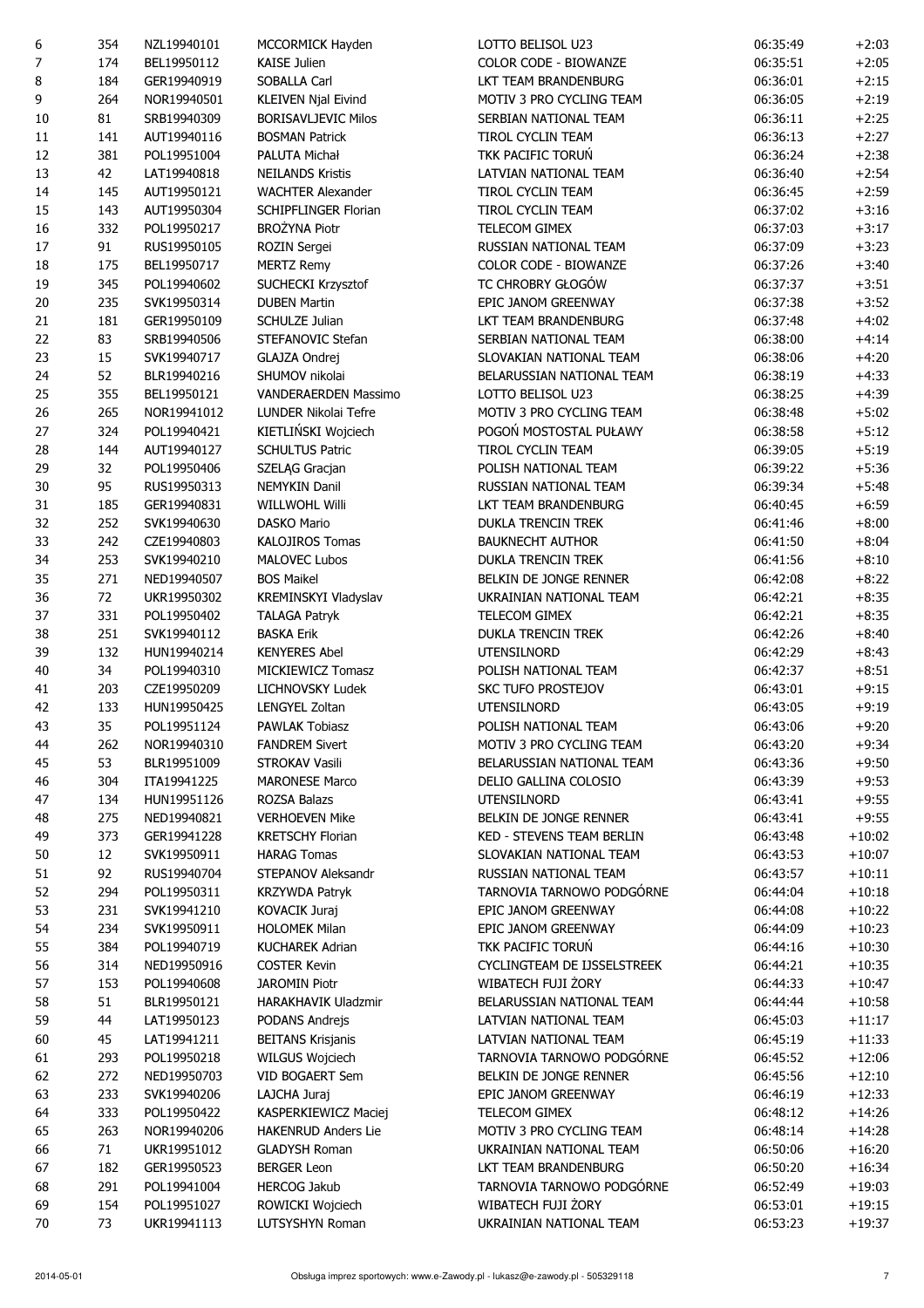#### KLASYFIKACJA DRUŻYNOWA PO ETAPIE 3 / TEAM CLASSIFICATION AFTER STAGE 3

| <b>MIEJSCE</b> | <b>KOD UCI</b><br>(PLACE) (UCI CODE) | <b>DRUŻYNA</b><br>(TEAM)                | <b>KRAJ</b><br>(COUNTRY) | <b>CZAS</b><br>(TIME) | <b>STRATA</b><br>(DIFF.) |
|----------------|--------------------------------------|-----------------------------------------|--------------------------|-----------------------|--------------------------|
| $\mathbf{1}$   | <b>CJP</b>                           | CJP CYCLINGTEAM JO PIELS                | <b>NED</b>               | 19:44:06              |                          |
| 2              | <b>TIR</b>                           | TIR TIROL CYCLIN TEAM                   | <b>AUT</b>               | 19:44:31              | $+25$                    |
| 3              | <b>CZE</b>                           | CZE CZECH REPUBLIC NATIONAL TEAM        | <b>CZE</b>               | 19:46:12              | $+2:06$                  |
| 4              | <b>WAL</b>                           | WAL WALLONIAN REGIONAL TEAM             | <b>BEL</b>               | 19:47:24              | $+3:18$                  |
| 5              | <b>PAC</b>                           | PAC TKK PACIFIC TORUŃ                   | <b>POL</b>               | 19:47:30              | $+3:24$                  |
| 6              | <b>CCB</b>                           | <b>CCB COLOR CODE - BIOWANZE</b>        | <b>BEL</b>               | 19:47:56              | $+3:50$                  |
| 7              | <b>VFN</b>                           | VFN VINI FANTINI - NIPPO - DE ROSA      | <b>JPN</b>               | 19:47:59              | $+3:53$                  |
| 8              | GWO                                  | <b>GWO GEBRUDER WEISS - OBERNDORFER</b> | <b>AUT</b>               | 19:48:04              | $+3:58$                  |
| 9              | LKT                                  | LKT LKT TEAM BRANDENBURG                | <b>GER</b>               | 19:48:28              | $+4:22$                  |
| 10             | <b>LBL</b>                           | LBL LOTTO BELISOL U23                   | <b>BEL</b>               | 19:49:30              | $+5:24$                  |
| 11             | <b>DEL</b>                           | DEL DELIO GALLINA COLOSIO               | <b>ITA</b>               | 19:50:18              | $+6:12$                  |
| 12             | <b>KED</b>                           | KED KED - STEVENS TEAM BERLIN           | <b>GER</b>               | 19:50:33              | $+6:27$                  |
| 13             | <b>CLG</b>                           | <b>CLG TC CHROBRY GŁOGÓW</b>            | <b>POL</b>               | 19:50:43              | $+6:37$                  |
| 14             | <b>SRB</b>                           | SRB SERBIAN NATIONAL TEAM               | <b>SRB</b>               | 19:51:02              | $+6:56$                  |
| 15             | POL                                  | POL POLISH NATIONAL TEAM                | <b>POL</b>               | 19:51:23              | $+7:17$                  |
| 16             | <b>PMP</b>                           | PMP POGOŃ MOSTOSTAL PUŁAWY              | <b>POL</b>               | 19:51:54              | $+7:48$                  |
| 17             | <b>BAU</b>                           | <b>BAU BAUKNECHT AUTHOR</b>             | <b>CZE</b>               | 19:52:37              | $+8:31$                  |
| 18             | <b>MPC</b>                           | MPC MOTIV 3 PRO CYCLING TEAM            | <b>NOR</b>               | 19:54:18              | $+10:12$                 |
| 19             | <b>TMG</b>                           | TMG TELECOM GIMEX                       | <b>ESP</b>               | 19:56:27              | $+12:21$                 |
| 20             | KIV                                  | KIV KIEV REGIONAL TEAM                  | <b>UKR</b>               | 19:59:22              | $+15:16$                 |
| 21             | <b>RUS</b>                           | RUS RUSSIAN NATIONAL TEAM               | <b>RUS</b>               | 19:59:25              | $+15:19$                 |
| 22             | LAT                                  | LAT LATVIAN NATIONAL TEAM               | LAT                      | 20:02:28              | $+18:22$                 |
| 23             | <b>IJS</b>                           | IJS CYCLINGTEAM DE IJSSELSTREEK         | <b>NED</b>               | 20:03:30              | $+19:24$                 |
| 24             | <b>BLR</b>                           | BLR BELARUSSIAN NATIONAL TEAM           | <b>BLR</b>               | 20:03:35              | $+19:29$                 |
| 25             | <b>SKC</b>                           | <b>SKC SKC TUFO PROSTEJOV</b>           | <b>CZE</b>               | 20:03:48              | $+19:42$                 |
| 26             | <b>SVK</b>                           | SVK SLOVAKIAN NATIONAL TEAM             | <b>SVK</b>               | 20:04:23              | $+20:17$                 |
| 27             | <b>JAN</b>                           | JAN EPIC JANOM GREENWAY                 | <b>SVK</b>               | 20:05:08              | $+21:02$                 |
| 28             | <b>DUK</b>                           | DUK DUKLA TRENCIN TREK                  | <b>SVK</b>               | 20:05:35              | $+21:29$                 |
| 29             | <b>UNA</b>                           | <b>UNA UTENSILNORD</b>                  | <b>HUN</b>               | 20:09:15              | $+25:09$                 |
| 30             | <b>JOR</b>                           | JOR BELKIN DE JONGE RENNER              | <b>NED</b>               | 20:09:37              | $+25:31$                 |
| 31             | <b>TAR</b>                           | TAR TARNOVIA TARNOWO PODGÓRNE           | <b>POL</b>               | 20:12:52              | $+28:46$                 |
| 32             | <b>UKR</b>                           | UKR UKRAINIAN NATIONAL TEAM             | <b>UKR</b>               | 20:14:19              | $+30:13$                 |
| 33             | <b>WIB</b>                           | WIB WIBATECH FUJI ŻORY                  | <b>POL</b>               | 20:21:13              | $+37:07$                 |

#### KLASYFIKACJA GÓRSKA PO ETAPIE 3 / CLIMBER CLASSIFICATION AFTER STAGE 3

| <b>MIEJSCE</b><br>(PLACE) | <b>NR</b><br>(NO) | <b>KOD UCI</b><br>(UCI CODE) | <b>NAZWISKO I IMIĘ</b><br>(SURNAME, FIRST NAME) | <b>DRUŻYNA</b><br>(TEAM)     | <b>PUNKTY</b><br>(POINTS) |
|---------------------------|-------------------|------------------------------|-------------------------------------------------|------------------------------|---------------------------|
| 1                         |                   | NED19931202                  | <b>BOUWMAN Koen</b>                             | CYCLINGTEAM JO PIELS         |                           |
| 2                         | 23                | CZE19930209                  | <b>HAMPL Petr</b>                               | CZECH REPUBLIC NATIONAL TEAM | 3                         |
| 3                         | 105               | BEL19930128                  | TOUQUET Joren                                   | WALLONIAN REGIONAL TEAM      | 3                         |
| 4                         | 31                | POL19940105                  | *REKITA Szymon                                  | POLISH NATIONAL TEAM         |                           |
| 5                         | 181               | GER19950109                  | *SCHULZE Julian                                 | LKT TEAM BRANDENBURG         |                           |
| 6                         | 21                | CZE19930119                  | <b>TUREK Daniel</b>                             | CZECH REPUBLIC NATIONAL TEAM |                           |
| 7                         | 344               | POL19931217                  | <b>KASPEREK Michał</b>                          | TC CHROBRY GŁOGÓW            |                           |
| 8                         | 254               | SVK19920519                  | <b>TARAGEL Filip</b>                            | <b>DUKLA TRENCIN TREK</b>    |                           |

#### KLASYFIKACJA NAJAKTYWNIEJSZEGO PO ETAPIE 3 / COMBATIVITY CLASSIFICATION AFTER STAGE 3

| <b>MIEJSCE</b><br>(PLACE) | <b>NR</b><br>(NO) | <b>KOD UCI</b><br>(UCI CODE) | <b>NAZWISKO I IMIĘ</b><br>(SURNAME, FIRST NAME) | <b>DRUŻYNA</b><br>(TEAM)     | <b>PUNKTY</b><br>(POINTS) |
|---------------------------|-------------------|------------------------------|-------------------------------------------------|------------------------------|---------------------------|
| 1                         | 352               | BEL19930625                  | <b>CAPIOT Amaury</b>                            | LOTTO BELISOL U23            | 6                         |
| $\overline{2}$            | 244               | POL19940301                  | *KASPERKIEWICZ Przemysław                       | <b>BAUKNECHT AUTHOR</b>      | 6                         |
| 3                         | 251               | SVK19940112                  | *BASKA Erik                                     | <b>DUKLA TRENCIN TREK</b>    | 4                         |
| 4                         | 142               | AUT19940404                  | *MUHLBERGER Gregor                              | TIROL CYCLIN TEAM            | 3                         |
| 5.                        | 25                | CZE19930317                  | <b>SISR Frantisek</b>                           | CZECH REPUBLIC NATIONAL TEAM |                           |
| 6                         | 171               | BEL19930901                  | <b>KERF Jerome</b>                              | <b>COLOR CODE - BIOWANZE</b> |                           |
|                           | 52                | BLR19940216                  | *SHUMOV nikolai                                 | BELARUSSIAN NATIONAL TEAM    |                           |
| 8                         | 4                 | NED19930815                  | <b>BRUSSELMAN Twan</b>                          | CYCLINGTEAM JO PIELS         |                           |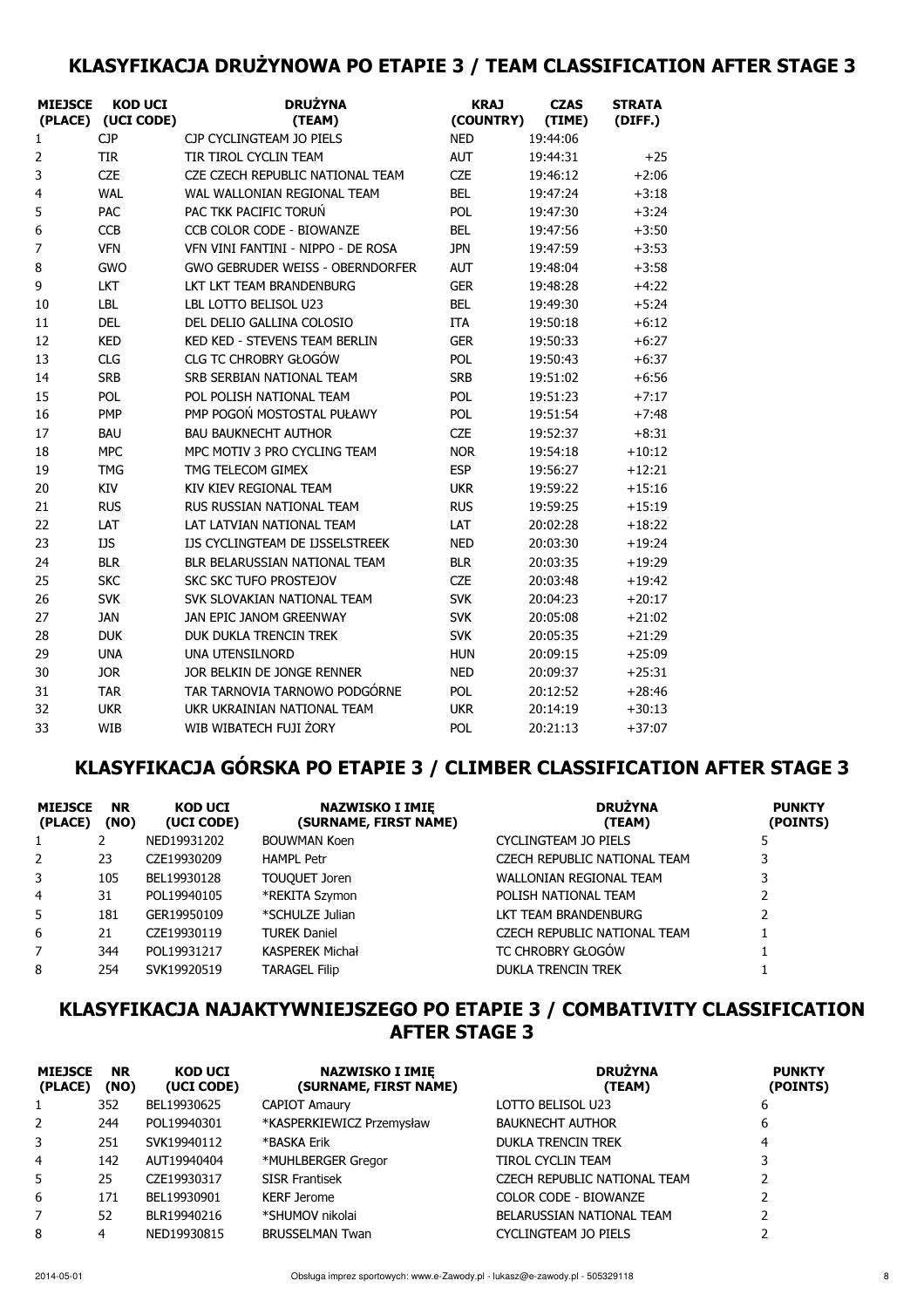| Q  |     | NFD19931202 | BOUWMAN Koen     | CYCLINGTEAM JO PIELS |  |
|----|-----|-------------|------------------|----------------------|--|
| 10 | 341 | POL19940715 | *STOSZ Patryk    | TC CHROBRY GŁOGÓW    |  |
|    |     | POL19930910 | OWSIAN Arkadiusz | POLISH NATIONAL TEAM |  |

#### KLASYFIKACJA PUNKTOWA PO ETAPIE 3 / POINTS CLASSIFICATION AFTER STAGE 3

| <b>MIEJSCE</b><br>(PLACE) (NO) | <b>NR</b>      | <b>KOD UCI</b><br>(UCI CODE) | <b>NAZWISKO I IMIĘ</b><br>(SURNAME, FIRST NAME) | <b>DRUŻYNA</b><br>(TEAM)            | <b>PUNKTY</b><br>(POINTS) |
|--------------------------------|----------------|------------------------------|-------------------------------------------------|-------------------------------------|---------------------------|
| 1                              | 191            | ROU19920904                  | <b>GROSU Eduard</b>                             | VINI FANTINI - NIPPO - DE ROSA      | 52                        |
| 2                              | 142            | AUT19940404                  | *MUHLBERGER Gregor                              | TIROL CYCLIN TEAM                   | 38                        |
| 3                              | $\mathbf{1}$   | NED19921021                  | <b>HOEKSTRA Jochem</b>                          | <b>CYCLINGTEAM JO PIELS</b>         | 31                        |
| 4                              | 171            | BEL19930901                  | <b>KERF Jerome</b>                              | <b>COLOR CODE - BIOWANZE</b>        | 29                        |
| 5                              | 101            | BEL19930919                  | CARNEVALI Jean-Albert                           | WALLONIAN REGIONAL TEAM             | 28                        |
| 6                              | 244            | POL19940301                  | *KASPERKIEWICZ Przemysław                       | <b>BAUKNECHT AUTHOR</b>             | 26                        |
| 7                              | 352            | BEL19930625                  | <b>CAPIOT Amaury</b>                            | LOTTO BELISOL U23                   | 26                        |
| 8                              | 3              | NED19921114                  | <b>VAN RHEE Joey</b>                            | <b>CYCLINGTEAM JO PIELS</b>         | 23                        |
| 9                              | 25             | CZE19930317                  | <b>SISR Frantisek</b>                           | CZECH REPUBLIC NATIONAL TEAM        | 21                        |
| 10                             | 383            | POL19920417                  | <b>OBORSKI Dominik</b>                          | TKK PACIFIC TORUN                   | 21                        |
| 11                             | 185            | GER19940831                  | *WILLWOHL Willi                                 | LKT TEAM BRANDENBURG                | 20                        |
| 12                             | 144            | AUT19940127                  | *SCHULTUS Patric                                | TIROL CYCLIN TEAM                   | 19                        |
| 13                             | $\overline{2}$ | NED19931202                  | <b>BOUWMAN Koen</b>                             | <b>CYCLINGTEAM JO PIELS</b>         | 18                        |
| 14                             | 221            | AUT19931104                  | <b>GOGL Michael</b>                             | <b>GEBRUDER WEISS - OBERNDORFER</b> | 17                        |
| 15                             | 33             | POL19930910                  | <b>OWSIAN Arkadiusz</b>                         | POLISH NATIONAL TEAM                | 17                        |
| 16                             | 303            | ITA19920113                  | <b>MEGGIORINI Andrea</b>                        | DELIO GALLINA COLOSIO               | 17                        |
| 17                             | 41             | LAT19921029                  | <b>LIEPINS Emils</b>                            | LATVIAN NATIONAL TEAM               | 17                        |
| 18                             | 5              | NED19920314                  | <b>REINDERS Elmar</b>                           | CYCLINGTEAM JO PIELS                | 16                        |
| 19                             | 351            | GBR19920103                  | <b>MCLAY Daniel</b>                             | LOTTO BELISOL U23                   | 16                        |
| 20                             | 223            | CZE19920401                  | <b>KOUDELA Tomas</b>                            | <b>GEBRUDER WEISS - OBERNDORFER</b> | 15                        |
| 21                             | 172            | BEL19930624                  | <b>WARNIER Antoine</b>                          | COLOR CODE - BIOWANZE               | 14                        |
| 22                             | 375            | GER19930406                  | <b>ZWINGENBERGER Philipp</b>                    | KED - STEVENS TEAM BERLIN           | 13                        |
| 23                             | 21             | CZE19930119                  | <b>TUREK Daniel</b>                             | <b>CZECH REPUBLIC NATIONAL TEAM</b> | 12                        |
| 24                             | 184            | GER19940919                  | *SOBALLA Carl                                   | LKT TEAM BRANDENBURG                | 12                        |
| 25                             | 302            | ITA19930401                  | <b>GABBURO Davide</b>                           | DELIO GALLINA COLOSIO               | 11                        |
| 26                             | 52             | BLR19940216                  | *SHUMOV nikolai                                 | BELARUSSIAN NATIONAL TEAM           | 11                        |
| 27                             | 42             | LAT19940818                  | *NEILANDS Kristis                               | LATVIAN NATIONAL TEAM               | 10                        |
| 28                             | 95             | RUS19950313                  | *NEMYKIN Danil                                  | RUSSIAN NATIONAL TEAM               | 10                        |
| 29                             | 31             | POL19940105                  | *REKITA Szymon                                  | POLISH NATIONAL TEAM                | 9                         |
| 30                             | 183            | GER19930625                  | <b>KOCH Janas</b>                               | LKT TEAM BRANDENBURG                | 8                         |
| 31                             | 24             | CZE19950531                  | *SCHLEGEL Michal                                | CZECH REPUBLIC NATIONAL TEAM        | $\overline{7}$            |
| 32                             | 114            | UKR19921121                  | MALYNIVSKYI Vasyl                               | KIEV REGIONAL TEAM                  | $\overline{7}$            |
| 33                             | 105            | BEL19930128                  | TOUQUET Joren                                   | WALLONIAN REGIONAL TEAM             | 6                         |
| 34                             | 381            | POL19951004                  | *PALUTA Michał                                  | <b>TKK PACIFIC TORUŃ</b>            | 6                         |
| 35                             | 382            | POL19920116                  | <b>WARCHOŁ Bartosz</b>                          | TKK PACIFIC TORUN                   | 5                         |
| 36                             | 23             | CZE19930209                  | <b>HAMPL Petr</b>                               | CZECH REPUBLIC NATIONAL TEAM        | 4                         |
| 37                             | 104            | BEL19920101                  | <b>WASTYN Emiel</b>                             | WALLONIAN REGIONAL TEAM             | $\overline{4}$            |
| 38                             | 341            | POL19940715                  | *STOSZ Patryk                                   | TC CHROBRY GŁOGÓW                   | 3                         |
| 39                             | 225            | GER19920128                  | MEIER Aleksander                                | <b>GEBRUDER WEISS - OBERNDORFER</b> | 3                         |
| 40                             | 323            | POL19930604                  | JEZIORSKI Rafał                                 | POGOŃ MOSTOSTAL PUŁAWY              | 3                         |
| 41                             | 301            | ITA19920316                  | <b>GALLIO Giacomo</b>                           | DELIO GALLINA COLOSIO               | $\overline{2}$            |
| 42                             | 103            | BEL19930914                  | <b>VEKEMAN Maxime</b>                           | WALLONIAN REGIONAL TEAM             | 2                         |
| 43                             | 321            | POL19920130                  | <b>HABA Grzegorz</b>                            | POGOŃ MOSTOSTAL PUŁAWY              | 1                         |

#### KLASYFIKACJA AWANSUJĄCYCH PO ETAPIE 3 / ADVANCE RIDER CLASSIFICATION AFTER STAGE 3

| <b>MIEJSCE</b><br>(PLACE) | <b>NR</b><br>(NO) | <b>KOD UCI</b><br>(UCI CODE) | <b>NAZWISKO I IMIE</b><br>(SURNAME, FIRST NAME) | <b>DRUŻYNA</b><br>(TEAM)               | <b>ETAP1</b><br>(STAGE 1) | <b>PO ETAPIE 3</b><br>(AFTER STAGE 3) | <b>RÓŻN</b><br>(DIFF.) |
|---------------------------|-------------------|------------------------------|-------------------------------------------------|----------------------------------------|---------------------------|---------------------------------------|------------------------|
|                           | 144               | AUT19940127                  | *SCHULTUS Patric                                | TIROL CYCLIN TEAM                      | 137                       | 71                                    | 66                     |
| $\mathbf{2}$              | 31                | POL19940105                  | *REKITA Szymon                                  | POLISH NATIONAL TEAM                   | 66                        | 9                                     | 57                     |
| 3                         | 382               | POL19920116                  | <b>WARCHOŁ Bartosz</b>                          | TKK PACIFIC TORUN                      | 62                        | 12                                    | 50                     |
| 4                         | 24                | CZE19950531                  | *SCHLEGEL Michal                                | CZECH REPUBLIC NATIONAL TEAM 60        |                           | 11                                    | 49                     |
| 5                         | 43                | LAT19920626                  | <b>VOSEKALNS Andris</b>                         | LATVIAN NATIONAL TEAM                  | 130                       | 81                                    | 49                     |
| 6                         | 23                | CZE19930209                  | <b>HAMPL Petr</b>                               | <b>CZECH REPUBLIC NATIONAL TEAM 58</b> |                           | 13                                    | 45                     |
|                           | 81                | SRB19940309                  | *BORISAVLJEVIC Milos                            | SERBIAN NATIONAL TEAM                  | 69                        | 25                                    | 44                     |
| 8                         | 252               | SVK19940630                  | *DASKO Mario                                    | <b>DUKLA TRENCIN TREK</b>              | 126                       | 83                                    | 43                     |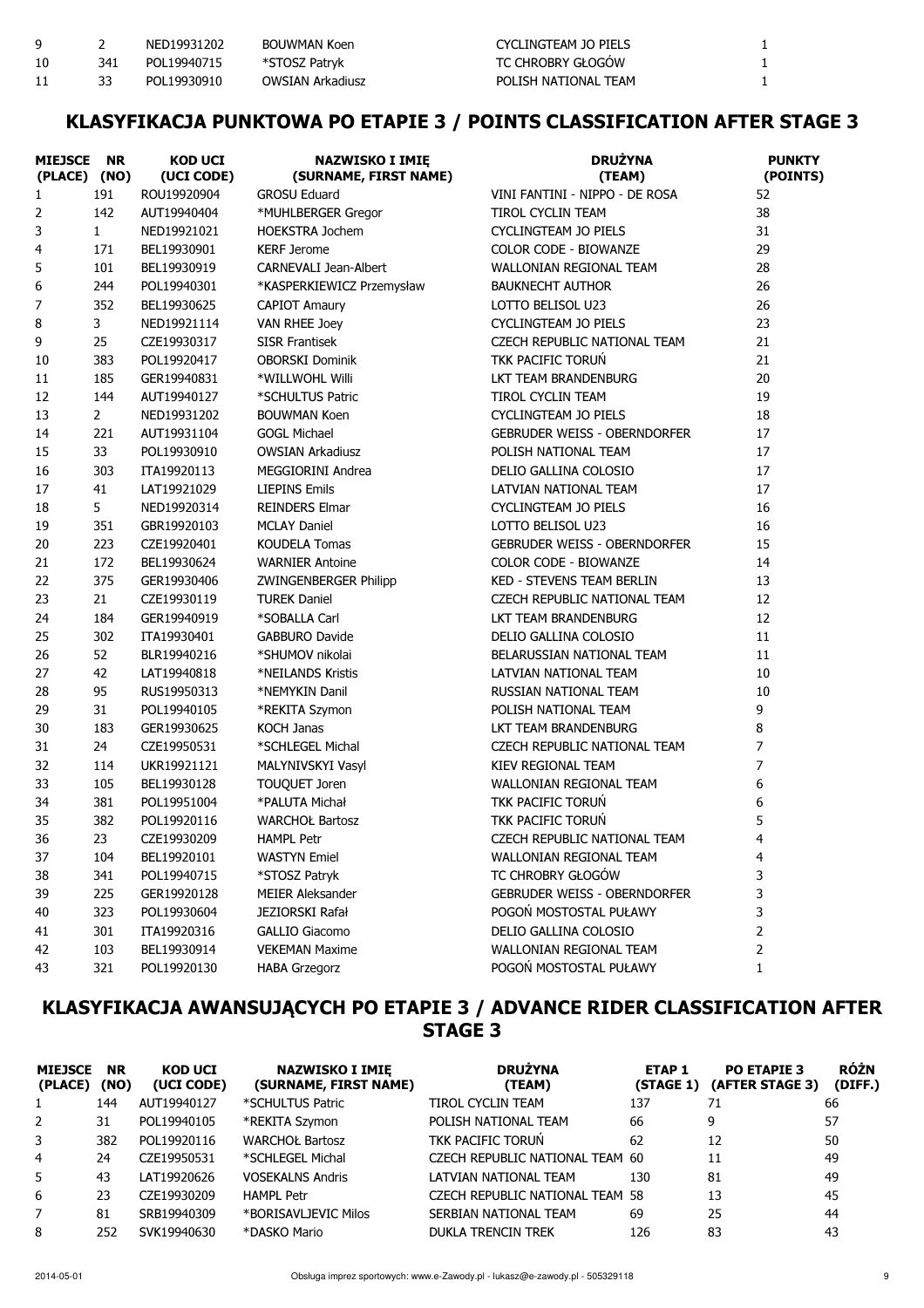| 9      | 5              | NED19920314                | <b>REINDERS Elmar</b>       | <b>CYCLINGTEAM JO PIELS</b>      | 111 | 72             | 39               |
|--------|----------------|----------------------------|-----------------------------|----------------------------------|-----|----------------|------------------|
| $10\,$ | 11             | SVK19920725                | <b>SCHWABIK Johann</b>      | SLOVAKIAN NATIONAL TEAM          | 135 | 96             | 39               |
| $11\,$ | 115            | UKR19920222                | <b>KASIANOV Oleksii</b>     | KIEV REGIONAL TEAM               | 65  | 28             | 37               |
| 12     | 315            | NED19930316                | VAN ENGELEN Ande            | CYCLINGTEAM DE IJSSELSTREEK      | 67  | 30             | 37               |
| 13     | 113            | UKR19920928                | <b>BUZYLE Roman</b>         | KIEV REGIONAL TEAM               | 128 | 91             | 37               |
| 14     | 374            | GER19920129                | <b>WOTSCHKE Sebastian</b>   | <b>KED - STEVENS TEAM BERLIN</b> | 56  | 20             | 36               |
| 15     | 264            | NOR19940501                | *KLEIVEN Njal Eivind        | MOTIV 3 PRO CYCLING TEAM         | 59  | 23             | 36               |
| 16     | 253            | SVK19940210                | *MALOVEC Lubos              | <b>DUKLA TRENCIN TREK</b>        | 123 | 87             | 36               |
| 17     | 141            | AUT19940116                | *BOSMAN Patrick             | TIROL CYCLIN TEAM                | 61  | 26             | 35               |
| 18     | 172            | BEL19930624                | <b>WARNIER Antoine</b>      | COLOR CODE - BIOWANZE            | 40  | $\overline{7}$ | 33               |
| 19     | 183            | GER19930625                | <b>KOCH Janas</b>           | LKT TEAM BRANDENBURG             | 73  | 42             | 31               |
| 20     | 243            | CZE19930630                | <b>ZECHMEISTER Tomas</b>    | <b>BAUKNECHT AUTHOR</b>          | 113 | 82             | 31               |
| 21     | 313            | NED19931004                | <b>KOEDIJK Matthijs</b>     | CYCLINGTEAM DE IJSSELSTREEK      | 132 | 101            | 31               |
| 22     | 132            | HUN19940214                | *KENYERES Abel              | <b>UTENSILNORD</b>               | 127 | 98             | 29               |
| 23     | 22             | CZE19930823                | <b>CHLUPAC Dominik</b>      | CZECH REPUBLIC NATIONAL TEAM 47  |     | 21             | 26               |
| 24     | 74             | UKR19930909                | SHEVTCHUK Roman             | UKRAINIAN NATIONAL TEAM          | 109 | 85             | 24               |
| 25     | 354            | NZL19940101                | *MCCORMICK Hayden           | LOTTO BELISOL U23                | 38  | 17             | 21               |
| 26     | 12             | SVK19950911                | *HARAG Tomas                | SLOVAKIAN NATIONAL TEAM          | 136 | 116            | 20               |
| 27     | 195            | JPN19930915                | <b>KOISHI Yuma</b>          | VINI FANTINI - NIPPO - DE ROSA   | 57  | 38             | 19               |
|        |                |                            |                             |                                  |     |                |                  |
| 28     | 143            | AUT19950304<br>CZE19940803 | *SCHIPFLINGER Florian       | <b>TIROL CYCLIN TEAM</b>         | 63  | 44             | 19               |
| 29     | 242            |                            | *KALOJIROS Tomas            | <b>BAUKNECHT AUTHOR</b>          | 103 | 84             | 19               |
| 30     | 254            | SVK19920519                | <b>TARAGEL Filip</b>        | <b>DUKLA TRENCIN TREK</b>        | 105 | 86             | 19               |
| 31     | 133            | HUN19950425                | *LENGYEL Zoltan             | <b>UTENSILNORD</b>               | 121 | 105            | 16               |
| 32     | 192            | SWE19920831                | MAGNUSSON Kim Anton         | VINI FANTINI - NIPPO - DE ROSA   | 49  | 35             | 14               |
| 33     | 201            | CZE19920731                | FILIP Jakub                 | SKC TUFO PROSTEJOV               | 102 | 88             | 14               |
| 34     | 322            | POL19920312                | FOLTYN Jakub                | POGOŃ MOSTOSTAL PUŁAWY           | 51  | 39             | 12               |
| 35     | 261            | NOR19930327                | <b>KRISTOFFERSEN Anders</b> | MOTIV 3 PRO CYCLING TEAM         | 90  | 78             | 12               |
| 36     | 21             | CZE19930119                | <b>TUREK Daniel</b>         | CZECH REPUBLIC NATIONAL TEAM 19  |     | 8              | 11               |
| 37     | 245            | CZE19920606                | <b>KADUCH Jan</b>           | <b>BAUKNECHT AUTHOR</b>          | 91  | 80             | 11               |
| 38     | 111            | UKR19921118                | POLIKARPOV Mokhailo         | KIEV REGIONAL TEAM               | 100 | 89             | 11               |
| 39     | 342            | POL19930212                | ZAJĄC Bartosz               | TC CHROBRY GŁOGÓW                | 129 | 118            | 11               |
| 40     | $\overline{2}$ | NED19931202                | <b>BOUWMAN Koen</b>         | <b>CYCLINGTEAM JO PIELS</b>      | 13  | 3              | 10               |
| 41     | 174            | BEL19950112                | *KAISE Julien               | COLOR CODE - BIOWANZE            | 29  | 19             | 10               |
| 42     | 53             | BLR19951009                | *STROKAV Vasili             | BELARUSSIAN NATIONAL TEAM        | 119 | 109            | 10               |
| 43     | 55             | BLR19921119                | <b>PADALIAK Pavel</b>       | BELARUSSIAN NATIONAL TEAM        | 149 | 139            | 10               |
| 44     | 241            | CZE19920611                | <b>DVORSKY David</b>        | <b>BAUKNECHT AUTHOR</b>          | 46  | 37             | 9                |
| 45     | 271            | NED19940507                | *BOS Maikel                 | BELKIN DE JONGE RENNER           | 99  | 90             | $\boldsymbol{9}$ |
| 46     | 232            | SVK19930125                | CHALUPCIK Jan               | EPIC JANOM GREENWAY              | 117 | 108            | 9                |
|        |                |                            |                             | <b>GEBRUDER WEISS -</b>          |     |                |                  |
| 47     | 224            | AUT19920526                | <b>KUEN Maximilian</b>      | <b>OBERNDORFER</b>               | 39  | 31             | 8                |
| 48     | 345            | POL19940602                | *SUCHECKI Krzysztof         | TC CHROBRY GŁOGÓW                | 64  | 56             | 8                |
| 49     | 34             | POL19940310                | *MICKIEWICZ Tomasz          | POLISH NATIONAL TEAM             | 107 | 99             | $\bf 8$          |
| 50     | 152            | POL19931118                | <b>KOTT Konrad</b>          | WIBATECH FUJI ŻORY               | 120 | 112            | $\bf 8$          |
| 51     | 92             | RUS19940704                | *STEPANOV Aleksandr         | RUSSIAN NATIONAL TEAM            | 125 | 117            | $\bf 8$          |
| 52     | 301            | ITA19920316                | <b>GALLIO Giacomo</b>       | DELIO GALLINA COLOSIO            | 70  | 63             | $\boldsymbol{7}$ |
| 53     | 373            | GER19941228                | *KRETSCHY Florian           | <b>KED - STEVENS TEAM BERLIN</b> | 122 | 115            | $\boldsymbol{7}$ |
| 54     | 314            | NED19950916                | *COSTER Kevin               | CYCLINGTEAM DE IJSSELSTREEK      | 133 | 126            | $\boldsymbol{7}$ |
| 55     | 332            | POL19950217                | *BROŻYNA Piotr              | TELECOM GIMEX                    | 53  | 47             | $\boldsymbol{6}$ |
| 56     | 263            | NOR19940206                | *HAKENRUD Anders Lie        | MOTIV 3 PRO CYCLING TEAM         | 147 | 141            | $\boldsymbol{6}$ |
| 57     | 182            | GER19950523                | *BERGER Leon                | LKT TEAM BRANDENBURG             | 152 | 146            | $\boldsymbol{6}$ |
| 58     | 244            | POL19940301                | *KASPERKIEWICZ Przemysław   | <b>BAUKNECHT AUTHOR</b>          | 9   | 4              | 5                |
| 59     | 371            | GER19930107                | <b>DONATH Felix</b>         | <b>KED - STEVENS TEAM BERLIN</b> | 50  | 45             | 5                |
| 60     | 194            | AUT19930310                | <b>PAULUS Daniel</b>        | VINI FANTINI - NIPPO - DE ROSA   | 55  | 50             | 5                |
| 61     | 274            | NED19921201                | <b>BAL Tom</b>              | BELKIN DE JONGE RENNER           | 150 | 145            | 5                |
|        |                |                            |                             | WALLONIAN REGIONAL TEAM          |     |                |                  |
| 62     | 105            | BEL19930128                | TOUQUET Joren               |                                  | 21  | 18             | 3                |
| 63     | 102            | BEL19931205                | <b>CONVENS Louis</b>        | WALLONIAN REGIONAL TEAM          | 36  | 33             | 3                |
| 64     | 303            | ITA19920113                | MEGGIORINI Andrea           | DELIO GALLINA COLOSIO            | 79  | 76             | 3                |
| 65     | 153            | POL19940608                | *JAROMIN Piotr              | WIBATECH FUJI ŻORY               | 131 | 128            | 3                |
| 66     | 293            | POL19950218                | *WILGUS Wojciech            | TARNOVIA TARNOWO PODGÓRNE        | 139 | 136            | 3                |
| 67     | 372            | GER19931228                | <b>BEYER Maximilian</b>     | KED - STEVENS TEAM BERLIN        | 146 | 143            | $\mathsf 3$      |
| 68     | 365            | HUN19930302                | <b>VARGA Peter</b>          | MUGENRACE TEAM PROLOG            | 151 | 148            | $\mathbf{3}$     |
| 69     |                | POL19951027                | *ROWICKI Wojciech           | WIBATECH FUJI ŻORY               | 153 | 150            | 3                |
|        | 154            |                            |                             |                                  |     |                |                  |
| 70     | 142            | AUT19940404                | *MUHLBERGER Gregor          | TIROL CYCLIN TEAM                | 3   | $\mathbf{1}$   | $\mathbf 2$      |
| 71     | 324            | POL19940421                | *KIETLIŃSKI Wojciech        | POGOŃ MOSTOSTAL PUŁAWY           | 71  | 69             | $\mathbf{2}$     |
| 72     | 25             | CZE19930317                | <b>SISR Frantisek</b>       | CZECH REPUBLIC NATIONAL TEAM 11  |     | 10             | 1                |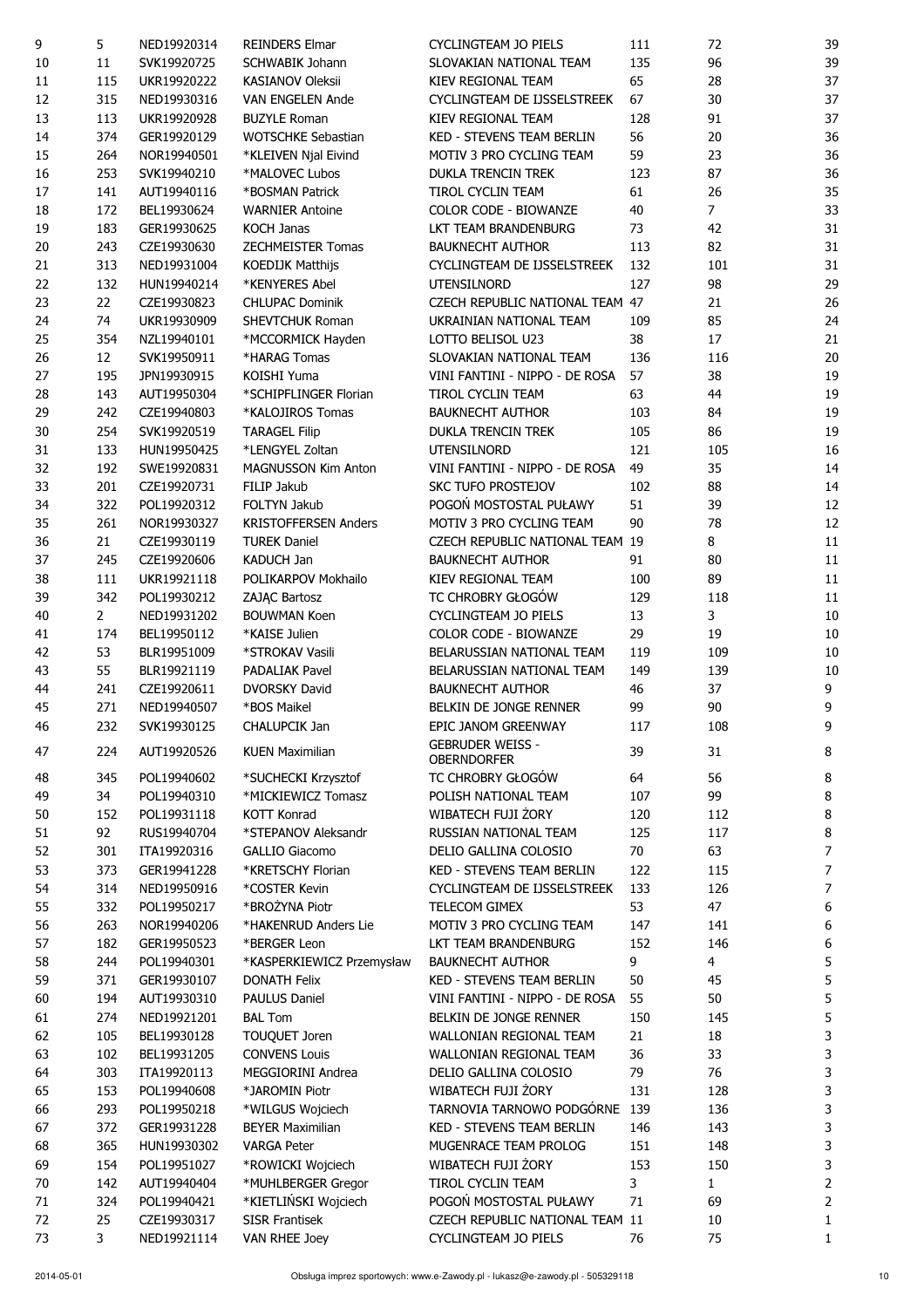### KOLEJNOŚĆ POJAZDÓW TECHNICZNYCH NA ETAPIE 4 / ORDER OF TECHNICAL CAR ON STAGE 4

| LP<br>(ON) | <b>KOD UCI</b><br>(UCI CODE) | <b>DRUŽYNA</b><br>(TEAM)            |
|------------|------------------------------|-------------------------------------|
| 1          | <b>TIR</b>                   | TIROL CYCLIN TEAM                   |
| 2          | <b>VFN</b>                   | VINI FANTINI - NIPPO - DE ROSA      |
| 3          | CJP                          | CYCLINGTEAM JO PIELS                |
| 4          | <b>BAU</b>                   | <b>BAUKNECHT AUTHOR</b>             |
| 5          | WAL                          | WALLONIAN REGIONAL TEAM             |
| 6          | CCB                          | <b>COLOR CODE - BIOWANZE</b>        |
| 7          | CZE                          | CZECH REPUBLIC NATIONAL TEAM        |
| 8          | <b>POL</b>                   | POLISH NATIONAL TEAM                |
| 9          | PAC                          | TKK PACIFIC TORUŃ                   |
| 10         | CLG                          | TC CHROBRY GŁOGÓW                   |
| 11         | GWO                          | <b>GEBRUDER WEISS - OBERNDORFER</b> |
| 12         | LBL                          | <b>LOTTO BELISOL U23</b>            |
| 13         | KED                          | KED - STEVENS TEAM BERLIN           |
| 14         | LKT                          | LKT TEAM BRANDENBURG                |
| 15         | MPC                          | MOTIV 3 PRO CYCLING TEAM            |
| 16         | <b>SRB</b>                   | SERBIAN NATIONAL TEAM               |
| 17         | KIV                          | KIEV REGIONAL TEAM                  |
| 18         | IJS                          | CYCLINGTEAM DE IJSSELSTREEK         |
| 19         | LAT                          | LATVIAN NATIONAL TEAM               |
| 20         | <b>PMP</b>                   | POGOŃ MOSTOSTAL PUŁAWY              |
| 21         | <b>DEL</b>                   | DELIO GALLINA COLOSIO               |
| 22         | TMG                          | <b>TELECOM GIMEX</b>                |
| 23         | <b>RUS</b>                   | RUSSIAN NATIONAL TEAM               |
| 24         | JAN                          | FPIC JANOM GRFFNWAY                 |
| 25         | <b>SVK</b>                   | SLOVAKIAN NATIONAL TEAM             |
| 26         | <b>BLR</b>                   | BELARUSSIAN NATIONAL TEAM           |
| 27         | <b>SKC</b>                   | <b>SKC TUFO PROSTEJOV</b>           |
| 28         | <b>DUK</b>                   | <b>DUKLA TRENCIN TREK</b>           |
| 29         | <b>UKR</b>                   | UKRAINIAN NATIONAL TEAM             |
| 30         | <b>JOR</b>                   | <b>BELKIN DE JONGE RENNER</b>       |
| 31         | <b>UNA</b>                   | UTENSILNORD                         |
| 32         | <b>TAR</b>                   | TARNOVIA TARNOWO PODGÓRNE           |
| 33         | WIB                          | WIBATECH FUJI ŻORY                  |
| 34         | <b>VCS</b>                   | <b>VELO CLUB SOVAC</b>              |
| 35         | <b>MTP</b>                   | MUGENRACE TEAM PROLOG               |

#### KOMUNIKAT KOMISJI SĘDZIOWSKIEJ / COMMUNIQUE COMMISSARIES PANEL

#### Korekta wyników etapu 2 / Correction to the results of the stage 2:

| 104 KM KAT: 1 Strazov     |                          |                                                 |                          |                       |                             |  |  |
|---------------------------|--------------------------|-------------------------------------------------|--------------------------|-----------------------|-----------------------------|--|--|
| <b>MIEJSCE</b><br>(PLACE) | <b>NUMER</b><br>(NUMBER) | <b>NAZWISKO I IMIE</b><br>(SURNAME, FIRST NAME) | <b>DRUŻYNA</b><br>(TEAM) | <b>PKT</b><br>(POINT) | <b>BON/KAR</b><br>(BON/PEN) |  |  |
|                           | 105                      | Joren Touguet                                   | WALLONIAN REGIONAL TEAM  |                       | 0 s.                        |  |  |
| 2                         | 31                       | Szymon Rekita                                   | POLISH NATIONAL TEAM     |                       | 0 s.                        |  |  |
| 3                         | 344                      | Michał Kasperek                                 | TC CHROBRY GŁOGÓW        |                       | 0 s.                        |  |  |

| 62 KM KAT: 1 Novaky |                                  |                                                 |                              |                       |                             |  |
|---------------------|----------------------------------|-------------------------------------------------|------------------------------|-----------------------|-----------------------------|--|
| <b>MIEJSCE</b>      | <b>NUMER</b><br>(PLACE) (NUMBER) | <b>NAZWISKO I IMIE</b><br>(SURNAME, FIRST NAME) | <b>DRUŻYNA</b><br>(TEAM)     | <b>PKT</b><br>(POINT) | <b>BON/KAR</b><br>(BON/PEN) |  |
|                     | 251                              | Erik Baska                                      | <b>DUKLA TRENCIN TREK</b>    |                       | $-3$ s.                     |  |
| 2                   | 171                              | Jerome Kerf                                     | <b>COLOR CODE - BIOWANZE</b> |                       | $-2$ s.                     |  |
| 3                   | 244                              | Przemysław Kasperkiewicz                        | <b>BAUKNECHT AUTHOR</b>      |                       | $-1$ s.                     |  |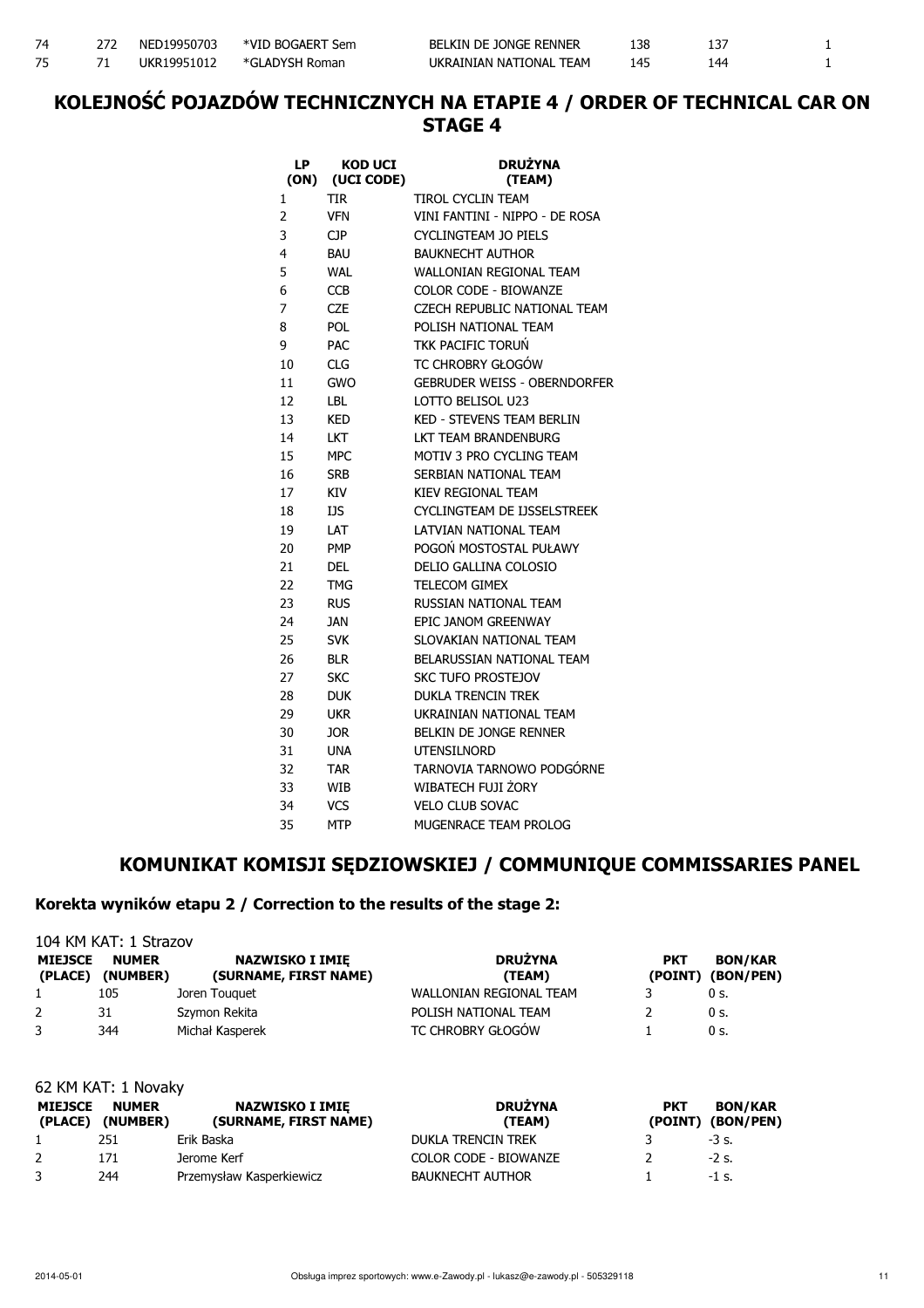| <b>MIEJSCE</b><br>(PLACE) | <b>NUMER</b><br>(NUMBER) | <b>NAZWISKO I IMIE</b><br>(SURNAME, FIRST NAME) | <b>DRUŽYNA</b><br>(TEAM) | <b>PKT</b> | <b>BON/KAR</b><br>(POINT) (BON/PEN) |
|---------------------------|--------------------------|-------------------------------------------------|--------------------------|------------|-------------------------------------|
|                           | 142                      | Gregor Muhlberger                               | TIROL CYCLIN TEAM        |            | $-3$ s.                             |
|                           | 244                      | Przemysław Kasperkiewicz                        | <b>BAUKNECHT AUTHOR</b>  |            | $-2$ s.                             |
|                           | 33                       | Arkadiusz Owsian                                | POLISH NATIONAL TEAM     |            | -1 s.                               |

#### PODZIAŁ KOSZULEK NA ETAPIE / JERSEY HOLDERS ON STAGE

Klasyfikacja indywidualna generalna - koszulka żółta Individual general classification - yellow jersey

Klasyfikacja punktowa - koszulka czerwona Classification by places – red jersey

Klasyfikacja górska - koszulka różowa Climbers classification - pink jersey

Klasyfikacja aktywnych punktowa - koszulka błękitna

Classification by points - azure jersey Se pro

# TIPOS

GROSU Eduard (191) VINI FANTINI - NIPPO - DE ROSA

CAPIOT Amaury (352) LOTTO BELISOL U23





innom-

.<br>janom



**Barrier** 

tor<sup>o</sup>

128 KM KAT: 1 Rajec

# JANOM

TAURON

BOUWMAN Koen (2) CYCLINGTEAM JO PIELS

MUHLBERGER Gregor (142) TIROL CYCLIN TEAM

LOTTO